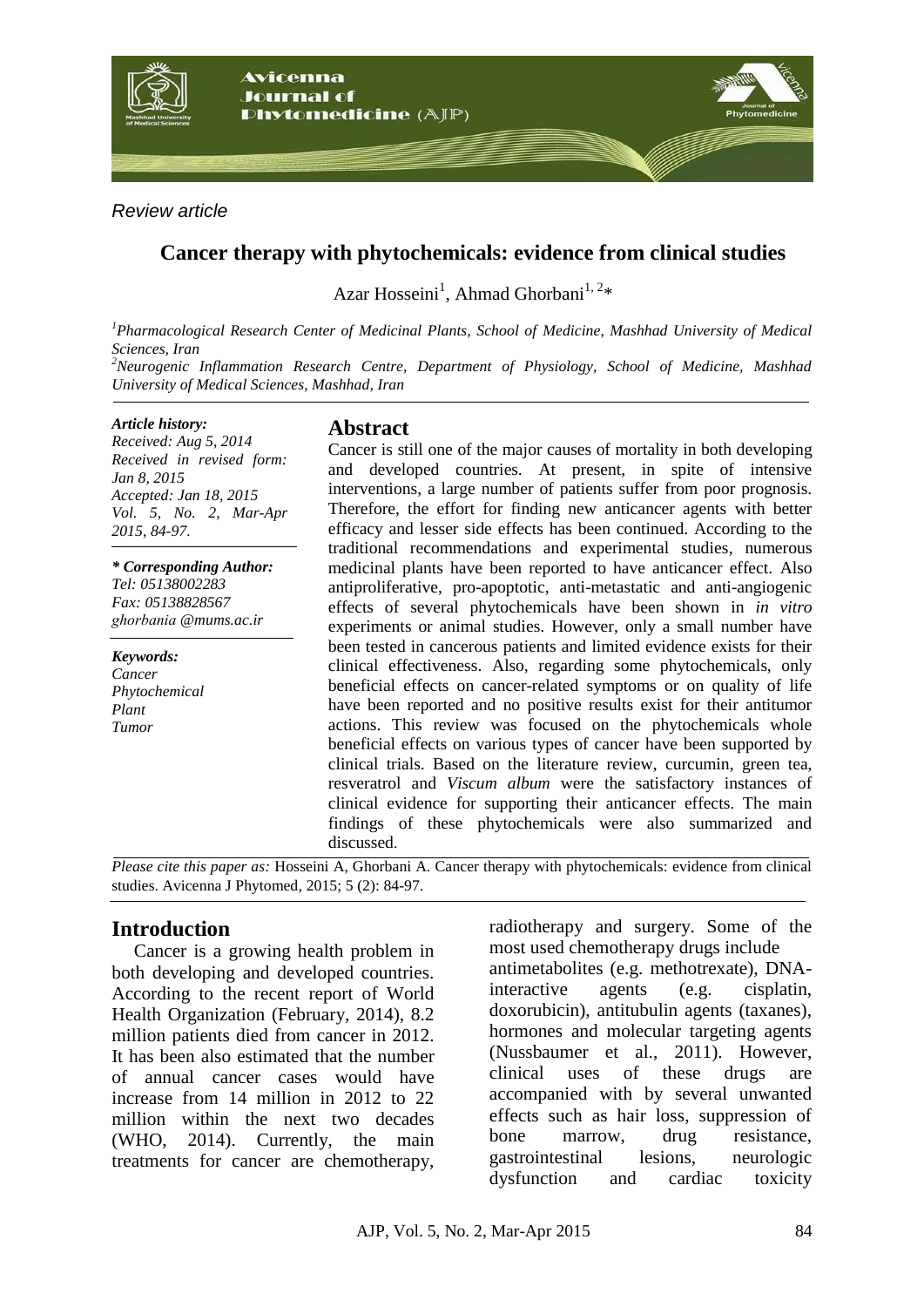(Nussbaumer et al., 2011; Monsuez et al., 2010; Dropcho, 2011). Moreover, even with the current intensive interventions, a large number of patients suffer from poor prognosis. Therefore, the search for new anticancer agents with better efficacy and lesser side effects has been continued. Natural compounds are good sources for the development of new remedies for different diseases. Experimentally, several medicinal plants and herbal ingredients have been reported to have anticancer effects (Sharma *et al*., 2011; Teiten *et al*., 2013; Tan *et al.*, 2011). Also, a number of phytochemicals isolated from medicinal plants have been shown to decrease cell proliferation, induce apoptosis, retard

metastasis and inhibit angiogenesis (Hajzadeh et al., 2006; Tavakkol-Afshari et al., 2006; Mortazavian et al., 2012; Mortazavian and Ghorbani, 2012; Sadeghnia et al., 2014; Shu *et al.*, 2010; Tan *et al.*, 2011). Currently, some of these plant-derived compounds are widely used for chemotherapy of cancerous patients. For example, taxol analogues, vinca alkaloids (vincristine, vinblastine), and podophyllotoxin analogues have played an important role in treatment of such patients (Saklani and Kutty, 2008). This review presents an update of published data on medicinal plants and herbal ingredients that their anticancer effects have been supported by clinical trials (Table 1).

| Phytochemical  | <b>Patients</b>                                                              | <b>Study Design</b>                                        | <b>Intervention</b>                                                                                                                                          | <b>Effect</b>                                                                                                                                                      | Reference                    |
|----------------|------------------------------------------------------------------------------|------------------------------------------------------------|--------------------------------------------------------------------------------------------------------------------------------------------------------------|--------------------------------------------------------------------------------------------------------------------------------------------------------------------|------------------------------|
| Allium sativum | Patients with<br>inoperable<br>colorectal, liver,<br>or pancreatic<br>cancer | Randomized<br>double-blind<br>placebo-<br>controlled trial | 4 garlic capsules<br>per day for 12<br>weeks, 4 capsules<br>contained 500 mg<br>of aged garlic<br>extract                                                    | Increase of<br>number and<br>activity of<br>natural-killer<br>cells                                                                                                | Ishikawa et al., 2006        |
|                | Patients with<br>colorectal<br>adenomas                                      | Randomized<br>double-blind trial                           | 3 capsules twice a<br>day for 12 months,<br>6 capsules<br>containing the<br>equivalent of 2.4<br>ml of garlic                                                | Suppress of size<br>and number of<br>colon adenomas                                                                                                                | Tanaka et al., 2006          |
| Camptothecin   | Patients with<br>refractory<br>cancers                                       | Phase I clinical<br>trial                                  | Camptothecin: 3<br>weeks on drug<br>with a 1-week rest;<br>Nitrocamptothecin:<br>5 consecutive days<br>with a 2-day rest<br>period                           | Both<br>compounds lead<br>to tumor<br>regression in a<br>number of<br>patients with<br>breast, prostate<br>and melanoma<br>cancers                                 | Natelson et al., 1996        |
|                | Patients with<br>primary or<br>metastatic lung<br>cancer                     | Prospective phase<br><b>VII</b> clinical trial             | $6.7 - 26.6 \mu g/kg/day$<br>aerosolized<br>liposomal<br>nitrocamptothecin<br>for 5 consecutive<br>days/week for 1-6<br>weeks followed by<br>2 weeks of rest | Stabilization<br>occurred in 3<br>patients with<br>primary lung<br>cancer and<br>partial<br>remissions were<br>happened in 2<br>patients<br>with uterine<br>cancer | Verschraegen et al.,<br>2004 |
|                | Patients with<br>metastatic<br>colorectal<br>cancer.                         | Phase II clinical<br>trial                                 | Intravenous<br>infusion of 100<br>$mg/m2$ of CPT-11,<br>a new<br>camptothecin<br>derivative, weekly,<br>or as $150 \text{ mg/m}^2$<br>every 2 weeks          | Partial response<br>was observed in<br>17 of 63 patients<br>$(6$ of 40 patients<br>with liver<br>metastases and<br>11 of 28 patients<br>with lung<br>metastases)   | Shimada et al., 1993         |

Table 1. Phytochemicals clinically tested in cancerous patients.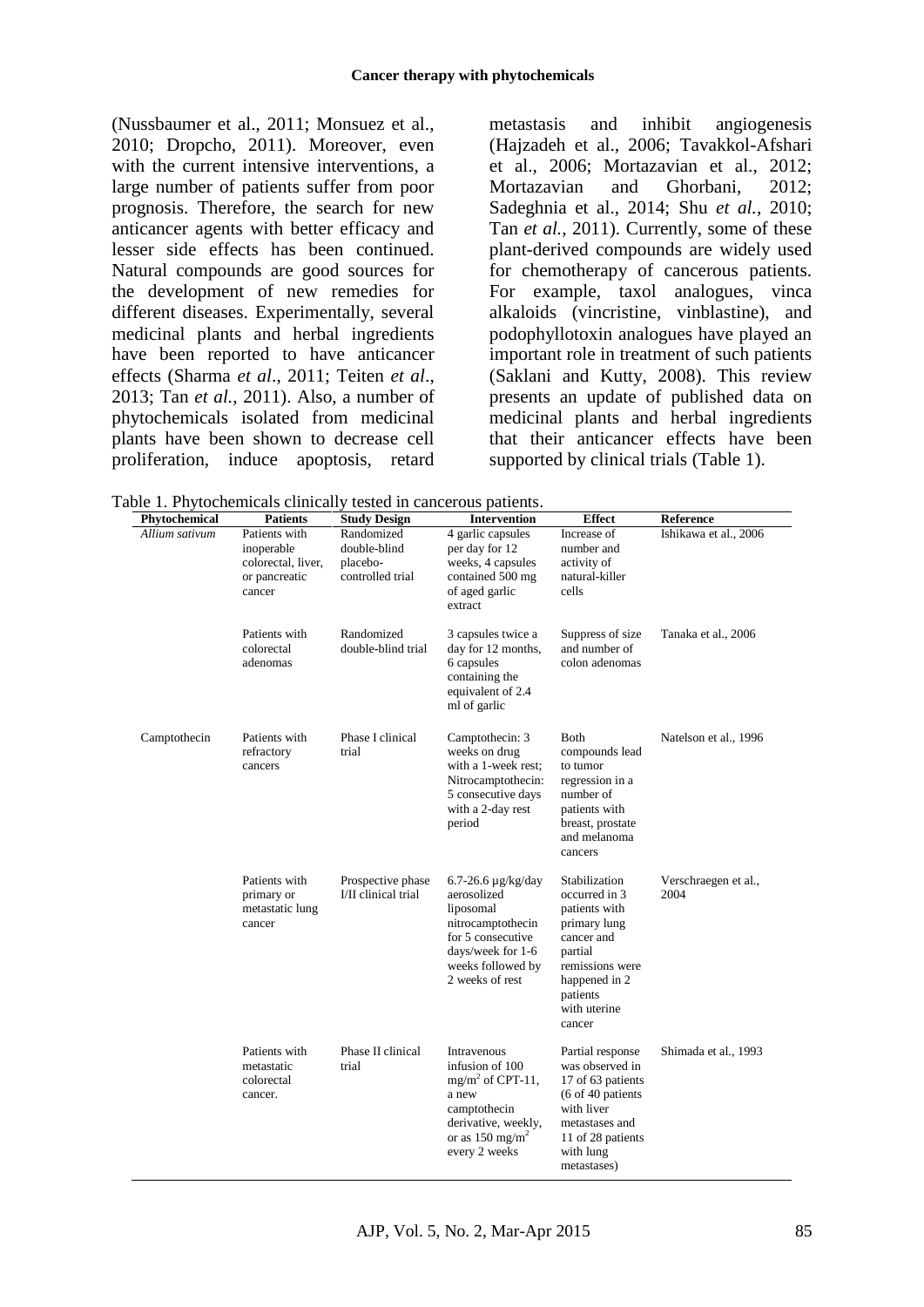Table 1. Continued

| rable <i>i</i> . Continued<br>Phytochemical | <b>Patients</b>                                                                                             | <b>Study Design</b>                           | <b>Intervention</b>                                                  | <b>Effect</b>                                                                                                                                                                                                | Reference             |
|---------------------------------------------|-------------------------------------------------------------------------------------------------------------|-----------------------------------------------|----------------------------------------------------------------------|--------------------------------------------------------------------------------------------------------------------------------------------------------------------------------------------------------------|-----------------------|
| Curcumin                                    | Patients with<br>urinary bladder<br>cancer, uterine<br>cervical<br>neoplasm, or<br>intestinal<br>metaplasia | Prospective phase<br>I/II clinical trial      | 500 mg/day,<br>orally, for 3 month                                   | Histologic<br>improvement in<br>1 out of 2<br>patients with<br>bladder cancer,<br>1 out of 6<br>patients with<br>intestinal<br>metaplasia and<br>1 out of 4<br>patients with<br>uterine cervical<br>neoplasm | Cheng et al., 2001    |
|                                             | Patients with<br>advanced<br>pancreatic<br>cancer                                                           | Nonrandomized<br>open-label phase<br>II trial | 8 g/day curcumin,<br>orally, for one<br>mouth                        | Among 21<br>patients, 1 had<br>stable disease<br>$for > 18$ months<br>and 1 had tumor<br>regression                                                                                                          | Dhillon et al., 2008  |
| Green tea                                   | Patients with<br>high-grade<br>prostate<br>intraepithelial<br>neoplasia                                     | Double-blind<br>placebo-<br>controlled trial  | 600 mg/day green<br>tea catechins,<br>orally, for one year           | After 1 year, the<br>incidence of<br>tumor<br>development<br>was 3% and<br>30% in treated<br>and control<br>men,<br>respectively;<br>quality of life<br>improved                                             | Bettuzzi et al., 2006 |
|                                             | Patients with<br>histologically<br>confirmed<br>adenocarcinoma<br>of the prostate                           | Case-control<br>study                         | Usual tea<br>consumption                                             | The prostate<br>cancer risk<br>declined with<br>increasing<br>frequency,<br>duration and<br>quantity of<br>green tea<br>consumption<br>green tea                                                             | Jian et al., 2004     |
|                                             | Patients with<br>esophageal<br>cancer                                                                       | Case-control<br>study                         | Usual tea<br>consumption                                             | consumption<br>was associated<br>with reduced<br>risk of<br>esophageal<br>cancer                                                                                                                             | Gao et al., 1994      |
|                                             | Patients with<br>colon, rectum<br>and pancreas<br>cancer                                                    | Case-control<br>study                         | Regular, non-<br>regular and high<br>tea consumption                 | An inverse<br>association with<br>each cancer was<br>observed with<br>increasing<br>amount of green<br>tea consumption                                                                                       | Ji et al., 1997       |
|                                             | Patients with<br>androgen<br>independent<br>metastatic<br>prostate<br>carcinoma                             | Pre- and post-<br>treatment                   | 6 g/day of green<br>tea orally in 6<br>divided doses for 2<br>months | Decrease of<br>PSA was seen<br>only in 2% of<br>patients                                                                                                                                                     | Jatoi et al., 2003    |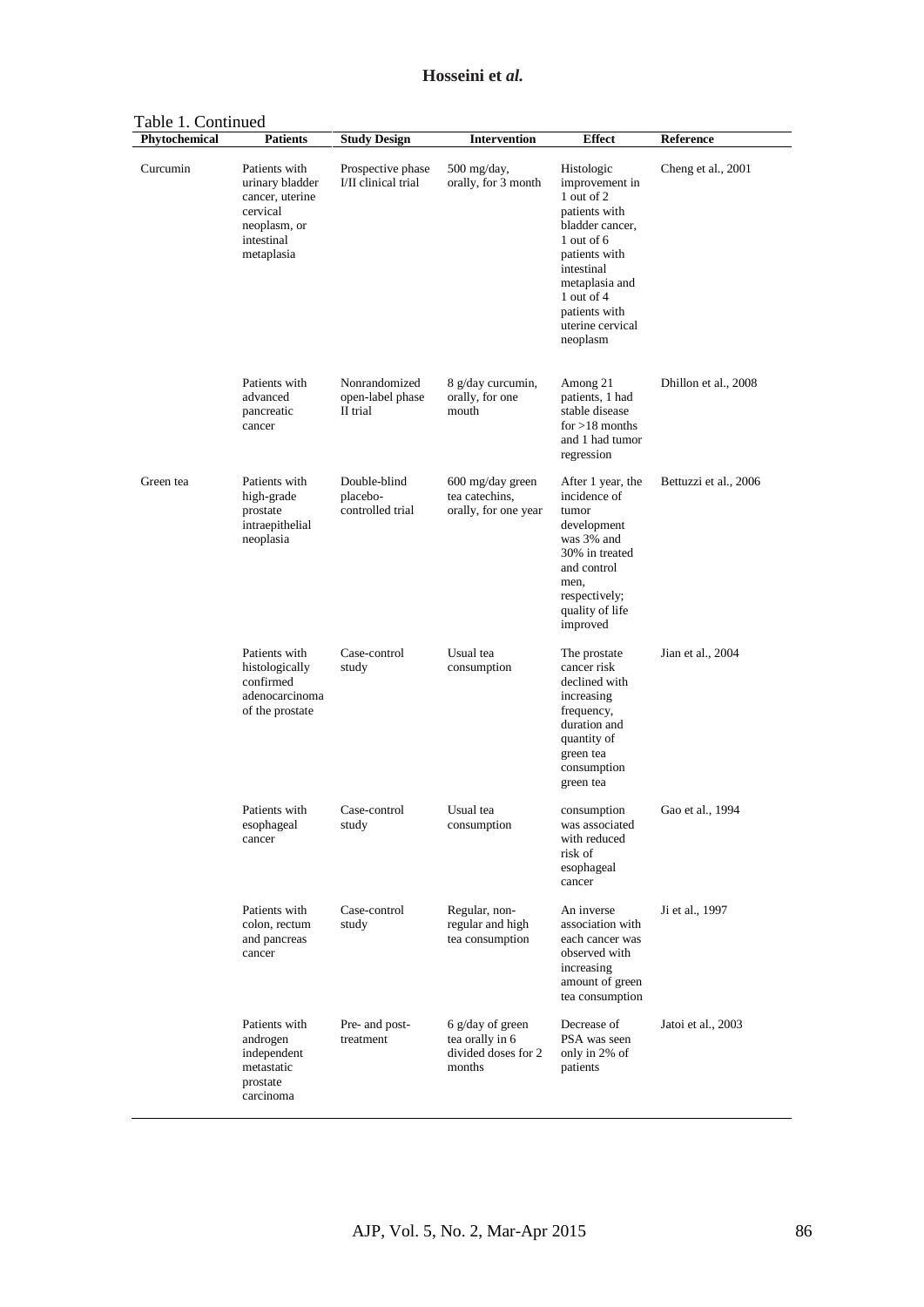#### **Cancer therapy with phytochemicals**

| <b>Phytochemical</b> | <b>Patients</b>                                                          | <b>Study Design</b>                                                | <b>Intervention</b>                                                                             | <b>Effect</b>                                                                                                                                                                                    | Reference                                           |
|----------------------|--------------------------------------------------------------------------|--------------------------------------------------------------------|-------------------------------------------------------------------------------------------------|--------------------------------------------------------------------------------------------------------------------------------------------------------------------------------------------------|-----------------------------------------------------|
|                      | Patients with<br>hormone<br>refractory<br>prostate cancer                | Self-control study                                                 | 250 mg twice daily<br>for 2 months                                                              | Among 15<br>patients, 9<br>subjects had<br>progressive<br>disease within 2<br>months and 6<br>patients<br>developed<br>progressive<br>disease after<br>additional 1 to 4<br>months of<br>therapy | Choan et al., 2005                                  |
| Panax ginseng        | Patients with<br>cancer of<br>uterine, ovary,<br>rectum,<br>stomach, etc | Randomized<br>double-blind<br>placebo<br>controlled<br>pilot trial | 3000 mg/day of<br>the heat-processed<br>ginseng for 12<br>weeks                                 | Improvement of<br>mental and<br>physical<br>functioning                                                                                                                                          | Kim et al., 2006                                    |
|                      | Patients with<br>stage III gastric<br>cancer                             | Not stated                                                         | $4.5$ g/day of<br>ginseng powder for<br>6 months; patients<br>were followed up<br>for 4.5 years | Significant<br>reduction of<br>cancer<br>recurrence and<br>restoration of<br>CD <sub>3</sub> and CD <sub>4</sub><br>levels to the<br>initial<br>preoperative<br>values                           | Suh et al., 2002                                    |
| Resveratrol          | Patients with<br>colorectal<br>cancer                                    | phase I pilot<br>study                                             | $20-80$ mg/day of<br>resveratrol-<br>containing grape<br>powder for 14 days                     | Resveratrol did<br>not inhibit the<br>Wnt pathway in<br>colon cancer but<br>inhibited the<br>pathway in<br>normal colonic<br>mucosa                                                              | Nguyen et al., 2009                                 |
|                      | Patients with<br>colorectal<br>cancer and<br>hepatic<br>metastases       | Phase I<br>randomized<br>double-blind pilot<br>study               | 5 g/daily for 14<br>days                                                                        | Apoptosis<br>increased by<br>39% in<br>malignant<br>hepatic tissue                                                                                                                               | Howells et al., 2011                                |
|                      | Patients with<br>colorectal<br>adenocarcinoma                            | Pre- and post-<br>treatment                                        | $0.5$ or $1.0$ g/day<br>resveratrol for 8<br>days, before<br>surgical resection                 | Decrease of<br>tumor cell<br>proliferation by<br>5% ( $P = 0.05$ ).                                                                                                                              | Patel et al., 2010                                  |
| Rhus verniciflua     | Patients with<br>metastatic<br>colorectal or<br>pancreatic<br>cancer     | Self-control study                                                 | Standardized R.<br>verniciflua extract                                                          | Increase of<br>overall survival<br>rate                                                                                                                                                          | Lee et al., 2009 <sup>a</sup> ; Lee et<br>al., 2011 |
|                      | Patients with<br>advanced non-<br>small cell lung<br>cancer              | Case series                                                        | 1350 mg/day of $R$ .<br>verniciflua stalks<br>extract, orally, for<br>84-698 day                | The extract<br>positively<br>affected disease<br>progression time                                                                                                                                | Lee et al., $2009b$                                 |
|                      | Patients with<br>advanced non-<br>small cell lung<br>cancer              | Self-control study                                                 | Allergen-removed<br>R. verniciflua<br>extract                                                   | The extract<br>positively<br>affected survival<br>rate                                                                                                                                           | Cheon et al., 2011                                  |

## Table 1. Continued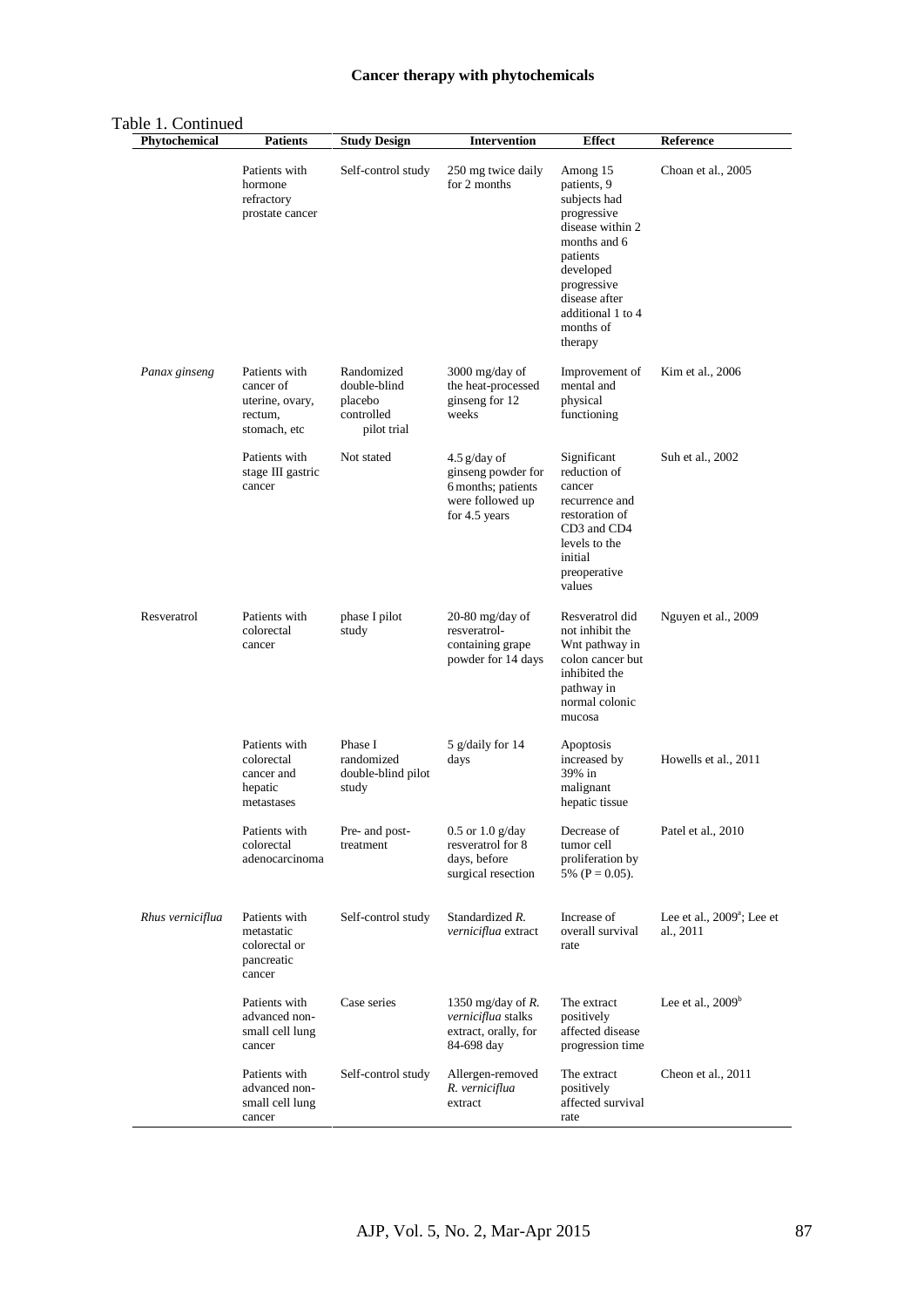Table 1. Continued

| Phytochemical | <b>Patients</b>                                                                       | <b>Study Design</b>                                                       | <b>Intervention</b>                                                                               | <b>Effect</b>                                                                        | <b>Reference</b>                  |
|---------------|---------------------------------------------------------------------------------------|---------------------------------------------------------------------------|---------------------------------------------------------------------------------------------------|--------------------------------------------------------------------------------------|-----------------------------------|
| Viscum album  | Carcinoma of<br>the colon.<br>rectum,<br>stomach, breast<br>and bronchus              | Prospective<br>nonrandomized<br>and randomized<br>matched-pair            | Total extract<br>(known as Iscador)                                                               | Increase $(40\%)$<br>of survival time:<br>Increase $(56%)$<br>of self-<br>regulation | Grossarth-Maticek et<br>al., 2001 |
|               | Colorectal<br>cancer patients<br>(undergoing)<br>open tumor<br>resection)             | Prospective<br>sequential<br>randomized<br>controlled trial               | Perioperative<br>infusion of Iscador                                                              | Prevent<br>suppression of<br>natural killer<br>cell activity                         | Schink et al., 2007               |
|               | Patients<br>suffering from<br>breast. ovarian<br>and non-small<br>cell<br>lung cancer | Prospective<br>randomized<br>controlled trial                             | Standardized<br>extract; sc, 3 times<br>per week (200 mg)<br>for 1-12 weeks                       | Decrease of<br>side-effects of<br>Chemotherapy;<br>improvement of<br>quality of life | Piao et al., 2004                 |
|               | Patients with<br>breast cancer                                                        | Multicentre<br>randomized<br>double-blind<br>placebo-<br>controlled trial | Standardized<br>aqueous extract;<br>sc, 0.5 ml (10-70)<br>ng/ml), twice<br>weekly for 15<br>weeks | Improvement of<br>quality of life;<br>increase of T<br>helper<br>lymphocytes         | Semiglasov et al., 2004           |

#### **Literature Review and Method**

The clinical studies included in this review were identified through a literature review conducted on Google Scholar, Medline and Science Direct using the key terms *cancer, clinical, plants*, *herbs* and *patients*. Only clinical studies investigating the anticancer effect of phytochemicals on cancerous patients were included in the manuscript. Regarding some phytochemicals (e.g. *Aloe vera* and *Withania somnifera*), only beneficial effects on cancer-related symptoms (e.g. fatigue, pain, vomiting, and anorexia) or on quality of life have been reported and no positive results existed for their antitumor actions (Biswal et al., 2013; Su et al., 2004). Reports of these clinical trials have not been included. Also, for some phytochemicals, the number of trials supporting their antitumor actions on cancerous patients was not more than the number of those reporting no anticancer effects. These phytochemicals (e.g *Punica granatum*) were excluded because their efficacies need to be investigated further.

#### **Anticancer Phytochemicals** *Allium sativum*

*Allium sativum* (garlic) has been reported to have a number of medicinal attributes including antidiabetic, hypolipidemic, antimicrobial, antihypertensive and anticancer effects (Hajzadeh et al., 2006; Tavakkol-Afshari et al., 2006; Ghorbani,  $2013^a$ ). Epidemiologic studies have suggested that the consumption of garlic is associated with a protective effect against gastrointestinal cancers (Fleischauer et al., 2000). Recently, it has been demonstrated that garlic intake suppresses the progression of colorectal adenomas in humans (Tanaka et al., 2006). Also, a randomized double-blind placebocontrolled trial showed that administering of garlic increases the number and activity of natural-killer cells in the patients with advanced cancer of the digestive system (Ishikawa et al., 2006). Because increase of natural-killer cell is associated with a favorable tumor outcome, garlic may prevent death due to cancer (Coca et al., 1997).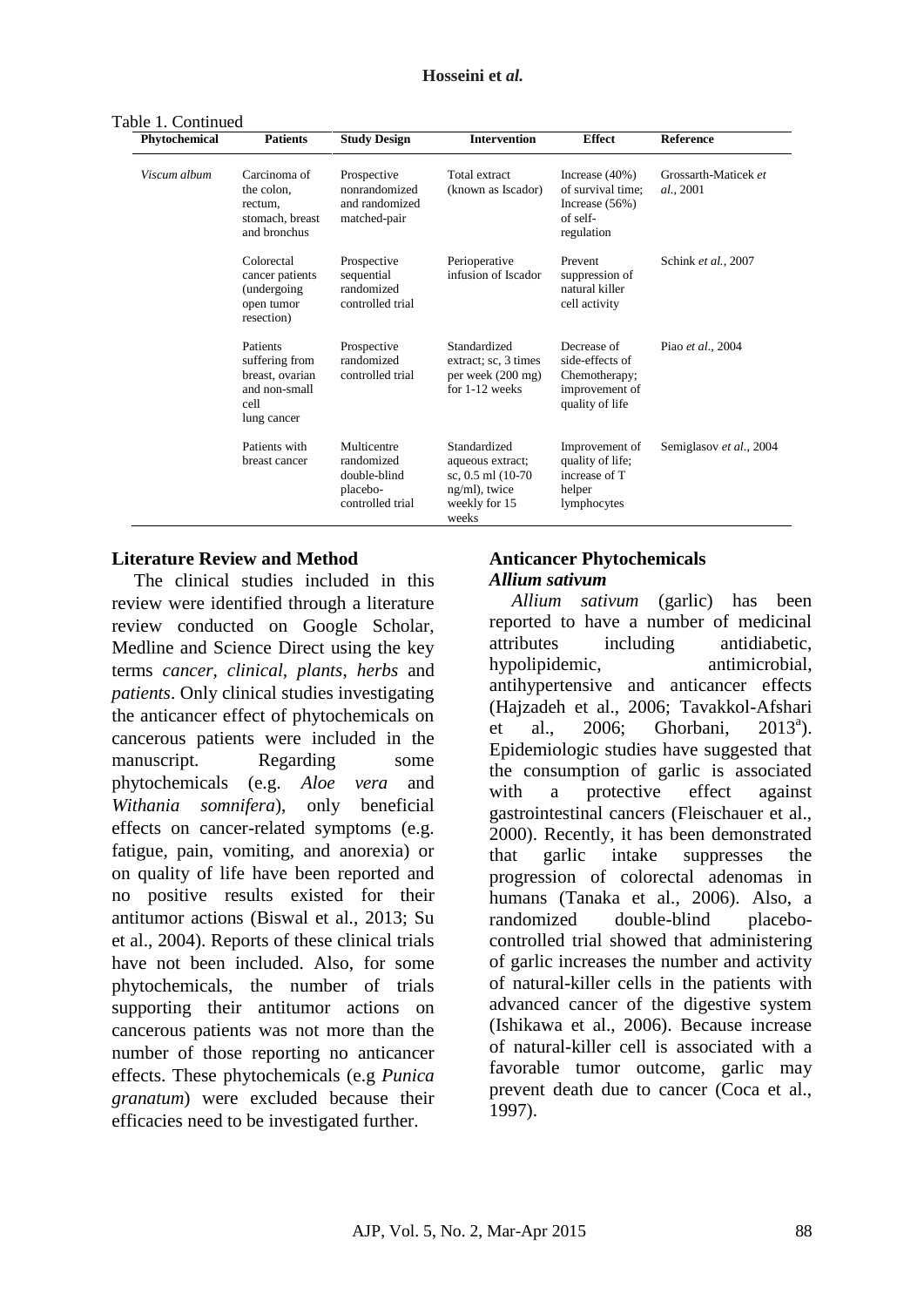## **Camptothecin**

Camptothecin is a natural alkaloid which can be extracted from several plant species including *Canzptotheca acirminata*  and *Mappia foetida* (Natelson et al., 1996). It is a potent antitumor phytochemical that targets topoisomerase I, an enzyme involved in the relaxation of DNA supercoils (Natelson et al., 1996; Li et al., 2006). Several derivatives of camptothecin have been synthesized and are in clinic trials. In a phase I clinical study, 20-(S) camptothecin and 20-(S)-9 nitrocamptothecin were administrated to 52 and 29 patients with refractory cancers, respectively. Both compounds showed antitumor effects in a number of patients with breast cancer (disappearance of liver mass), prostate cancer (fall in the rapidly rising PSA level) and melanoma (regression of skin tumor nodules). Also partial responses were observed in a number of patients with cholangiocarcinoma (reduction in widespread liver metastases), breast carcinoma (disappearance of skin metastases) and ovarian carcinoma (Natelson et al., 1996). Another study demonstrated that the administration of aerosolized liposomal 9-nitrocamptothecin caused positive results (stabilization and partial remissions) in some patients with advanced pulmonary malignancies (Verschraegen et al., 2004). Moreover, it was reported that CPT-11 (a new camptothecin derivative) could induce an antitumor effect against metastatic colorectal cancer (Shimada et al., 1993).

#### **Curcumin**

Curcumin is a yellow polyphenol (diferuloylmethane) derived from the rhizome of turmeric (*curcuma longa* Linn). Extensive experimental and clinical works over the past decade have addressed its therapeutic effects against several diseases including diabetes, cardiovascular disease, arthritis, gastrointestinal ulcers, nephropathy and hepatic disorders. The beneficial actions of curcumin are related

to its anti-inflammatory, antioxidant and cytoprotective properties (Gupta et al., 2013; Alinejad et al., 2013; Noorafshan and Ashkani-Esfahani, 2013). Moreover, it has been represented that curcumin possess anticancer effects through its multiple actions on mutagenesis, cell cycle regulation, apoptosis, oncogene expression and metastasis (Wilken et al., 2011). Different stages of cancer including initiation, promotion and progression can be affected by curcumin. Cheng et al. (2001) showed that this compound improved histologic parameters in 1 out of 2 patients with resected bladder cancer, 1 out of 6 patients with intestinal metaplasia of the stomach and 1 out of 4 patients with uterine cervical intraepithelial neoplasm. In a nonrandomized open-label study, 25 patients with pancreatic cancer were enrolled in an oral curcumin administration. Among them, two patients showed clinical responses: one had stable disease for >18 months and the other had tumor regression (Dhillon et al., 2008). In a study by Sharma et al. (2001), ingestion of curcumin was accompanied by a significant decrease in lymphocytic glutathione S-transferase (GST) activity. The GSTs are a family of phase II detoxification enzymes and have been shown to be involved in the development of resistance to chemotherapy drugs (Townsend and Tew, 2003). The antitumor action of curcumin is mediated via its antiproliferative effect in multiple cancers, inhibitory action on transcription factors and downstream gene products, modulatory effect on growth factor receptors and cell adhesion molecules involved in angiogenesis, tumor growth and metastasis (Wilken et al., 2011).

#### **Green tea**

Green tea is a popular beverage which is consumed worldwide especially in Asia, Europe and North America. Several biological properties have been reported for this beverage which include antiinflammatory, anti-arthritic, antimicrobial,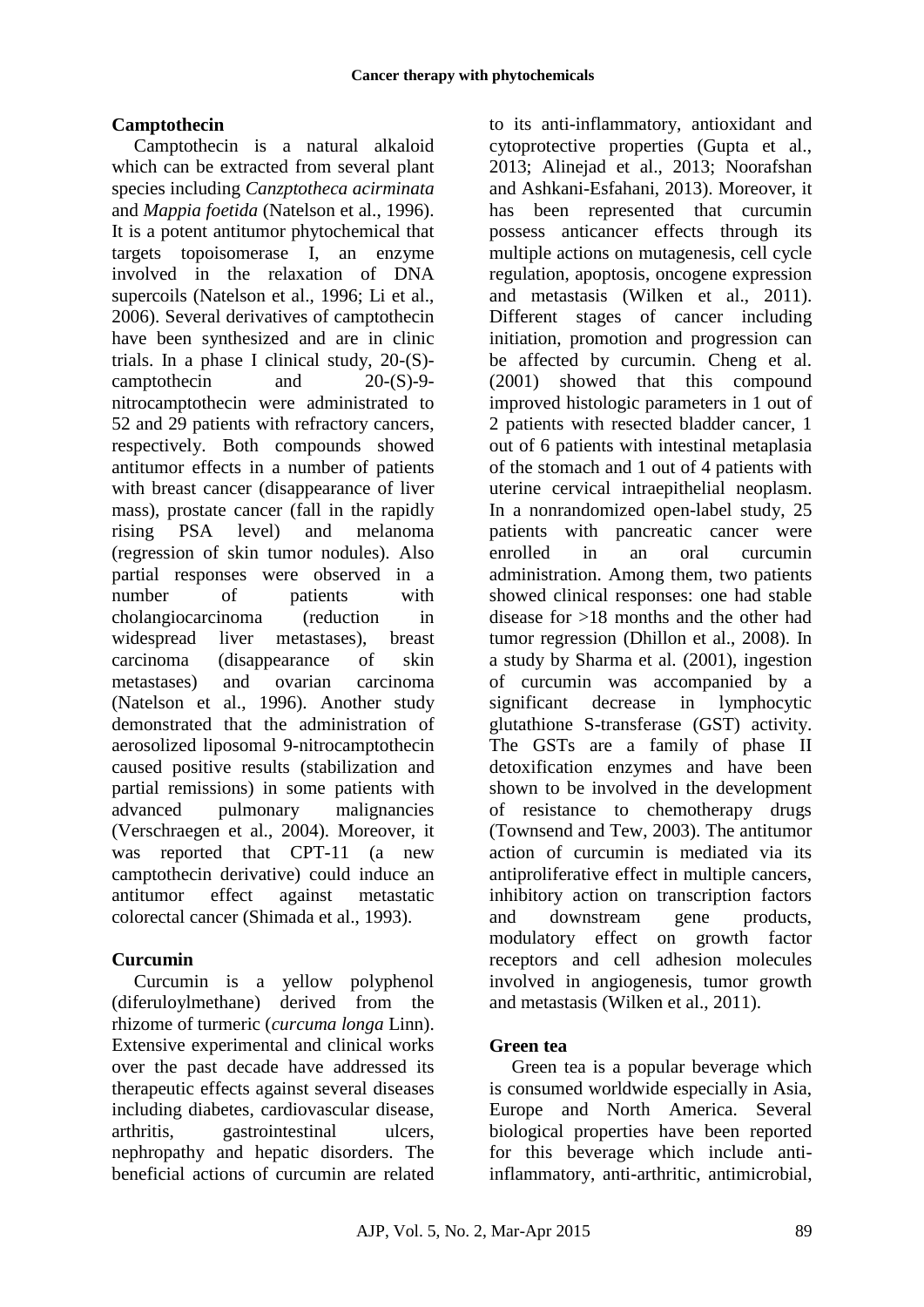antioxidative, neuroprotective, antidiabetic, antiangiogenesis and anticancer effects. Green tea contains proteins, amino acids, carbohydrates, minerals, lipids, vitamins and volatile compounds (Chacko et al., 2010; Ghorbani, 2013<sup>b</sup>). Recent studies have identified that catechins, a type of polyphenols, are active constituents responsible for the most of the biological properties of green tea (Bettuzzi et al. 2006; Chacko et al., 2010). In a doubleblind placebo-controlled study, Bettuzzi et al. (2006) showed that green tea catechins were safe and effective for treating premalignant prostate cancer. On the other hand, results of studies of Jatoi et al. (2003) and Choan et al. (2005) showed that green tea has minimal clinical activity against prostate cancer. Besides, casecontrol studies support the protective effect of green tea against the prostate, esophageal, colon, rectum and pancreatic cancers (Gao et al., 1994; Ji et al., 1997; Jian et al., 2004). Also, preliminary results reported by Shanafelt et al.(2006) suggested that green tea may be useful in the patients with low grade B-cell malignancies.

## *Panax ginseng*

Roots of ginseng have been medicinally used for thousands of years in Asia. *Panax quinquefolius* (American ginseng), *Panax japonicus* (Japanese ginseng) and *Panax ginseng* (Korean or Chinese ginseng) are of the most commonly used ginsengs worldwide (Ghorbani, 2013<sup>b</sup>). According to the clinical trials, *P. ginseng* decreases the incidence of cancer and shows beneficial effects in cancerous patients. Case-control studies have revealed that fresh sliced ginseng, the juice, or tea decreases the risk of most types of cancers including pharynx, larynx, esophagus, stomach, colorectal, pancreas, liver, lung and ovary (Yun and Choi, 1990; Yun and Choi, 1995). In a cohort of 1455 breast cancer patients, it was found that consumption of ginseng before cancer

diagnosis was associated with increased overall survival rate (Cui et al., 2006). Regarding the quality of life, although Bao et al. (2012) did not find any positive results, Cui et al., (2006) reported that use of ginseng increased this parameter. Further, a randomized placebo- controlled trial showed that *P. ginseng* improved some aspects of mental and physical functioning in patients with gynaecologic or hepatobiliary cancer (Kim et al., 2006).

### **Rsveratrol**

Resveratrol (*trans*-3, 4′, 5-trihydroxystilbene) is a phytoalexin found in the skin of grapes, peanuts, a variety of berries and some other fruits. It is known to induce potent antioxidant and antiinflammatory effects and inhibit the proliferation of a variety of cancer cells (Athar et al., 2007; Smoliga et al., 2011). The antiproliferative effect of resveratrol is mediated through the inhibition of several transcription factors, up-regulation of p53, caspases and Bax, and down-regulation of survivin, cyclins and Bcl-2 (Aggrawal et al., 2004). Increase of Bax/Bcl-2 ratio and up-regulation of caspases lead to apoptosis (Ghorbani et al., 2014). The beneficial effects of resveratrol against cancer have been shown in all the stages of carcinogenesis; initiation, promotion and progression (Smoliga et al., 2011). Nguyen et al. (2009) showed that although resveratrol-containing grape powder cannot suppress the Wnt pathway in colon cancer, it could inhibit Wnt target gene expression in normal colonic mucosa of the patients with colorectal cancer. This suggests that resveratrol has a beneficial effect in the initiation and metastasis of colon cancer because Wnts and their downstream effectors regulate the processes involved in tumor initiation, tumor growth, cell death and metastasis (Anastas and Moon, 2013). Consistent with this suggestion, it has been shown that the administration of resveratrol to patients with colorectal adenocarcinoma reduces tumor cell proliferation (Patel et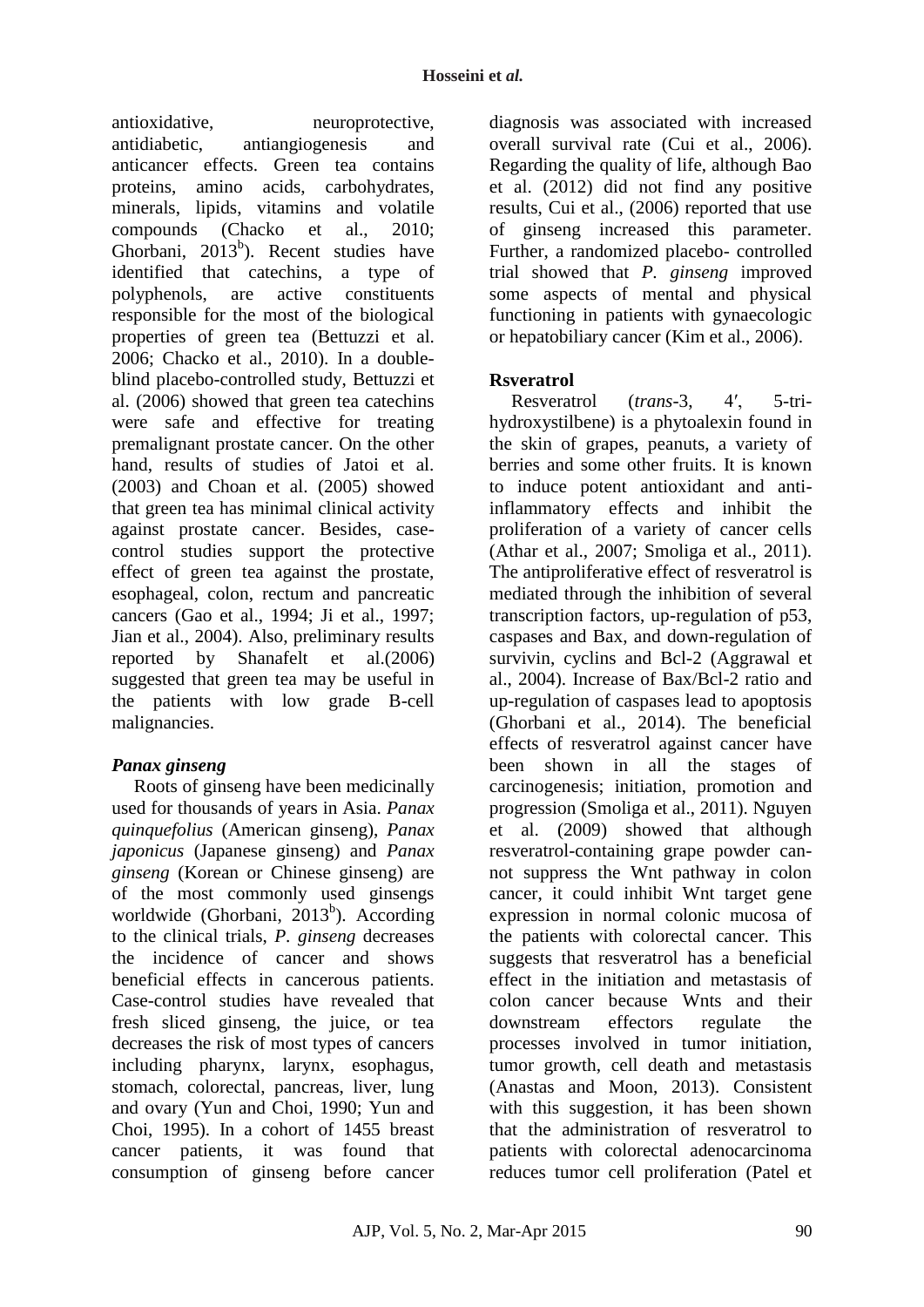al., 2010). Also, in the patients with colorectal cancer and hepatic metastases, resveratrol increases caspase-3 in malignant hepatic tissue compared with the tissue from the placebo-treated patients (Howells et al., 2011). The results suggest that consumption of resveratrol induces anticarcinogenic effects in human gastrointestinal tract.

### *Rhus verniciflua*

*Rhus verniciflua* (the current name is *Toxicodendron vernicifluum*) is native to East Asia and cultivated in some regions of Japan, Korea and China. This plant is known as "lacquer tree" and has been used for many years in traditional Korean medicine for its antioxidant, antimicrobial, anti-inflammatory and anticancer properties (Jianhua et al., 2010; Kim et al.,  $2013$ ; Lee et al.,  $2010<sup>b</sup>$ ). Experimental studies have shown that flavonoids from *Rhus verniciflua* have anti-proliferative and apoptotic activities on various tumor cell lines including human lymphoma, breast cancer, osteosarcoma and transformed hepatoma cells (Son et al*.,* 2005; Jang et al.*,* 2005; Samoszuk et al.*,* 2005 and Lee et al., 2004). A Korean single-center study reported that standardized *R. verniciflua* extract positively affects overall survival rate in the patients with advanced or metastatic pancreatic cancer and in cases with metastatic colorectal cancer (Lee et al., 2009<sup>a</sup>; Lee et al., 2011). The positive effect on survival rate and disease progression time have been also reported for patients with advanced non-small cell lung cancer, which arise the possibility that *R. verniciflua* has synergetic effects with concurrent therapy agents and may be appropriate in the patients that chemotherapy is not possible (Lee et al., 2009<sup>b</sup> ; Cheon et al., 2011). Recently, Lee et al.  $(2010<sup>a</sup>)$  reported the successful treatment of two patients with metastatic renal cell carcinoma by allergen-removed *R. verniciflua* extract. The beneficial actions of *R. verniciflua* should be considered alongside its allergenic effect which may induce severe contact dermatitis in sensitive individuals (Lee et al.,  $2009^b$ ).

## *Viscum album*

*Viscum album* is a species of mistletoe (Santalaceae) and is commonly known as European mistletoe. Phytochemical preparations of mistletoe are among the most frequently prescribed complementary and alternative therapies for cancer in Europe (Kienle *et al*., 2003). Until 2003, 23 clinical trials were done to investigate efficacy of mistletoe in cancer. Among them, 19 trials reported positive results on survival, quality of life, or tumor remission in cancerous patients (Kienle *et al.*, 2003). Recent works have also shown that a standardized aqueous extract of *V. album* can decrease side-effects of chemotherapy and improve quality of life in cancerous patients (Piao *et al.*, 2004; Semiglasov *et al.*, 2004). Researches have continued on *V. album*-prepared phytochemicals such as Iscador and aviscumine and recent findings are shown in Table 1. Iscador is a lacto-fermented extract of fresh sap of *V. album*. It has been shown that Iscador increases survival time and self-regulation and decreases suppression of natural killer cell activity in patients with carcinoma of the colon, rectum, stomach, breast and bronchus (Grossarth-Maticek *et al*., 2001; Schink *et al.*, 2007). Besides, Kleeberg *et al*. (2004) reported that Iscador had no clinical benefit in high-risk melanoma patients. Regarding aviscumine, preclinical studies have demonstrated immunomodulatory effects which may induce positive effect on tumor stabilization (Schöffski et al., 2004; Zwierzina et al., 2011). Yet, further clinical trials are needed to establish the therapeutic value of aviscumine in the management of diabetic cancer.

#### **Other anticancer phytochemicals**

Some other phytochemicals, in addition to the above-mentioned ones have been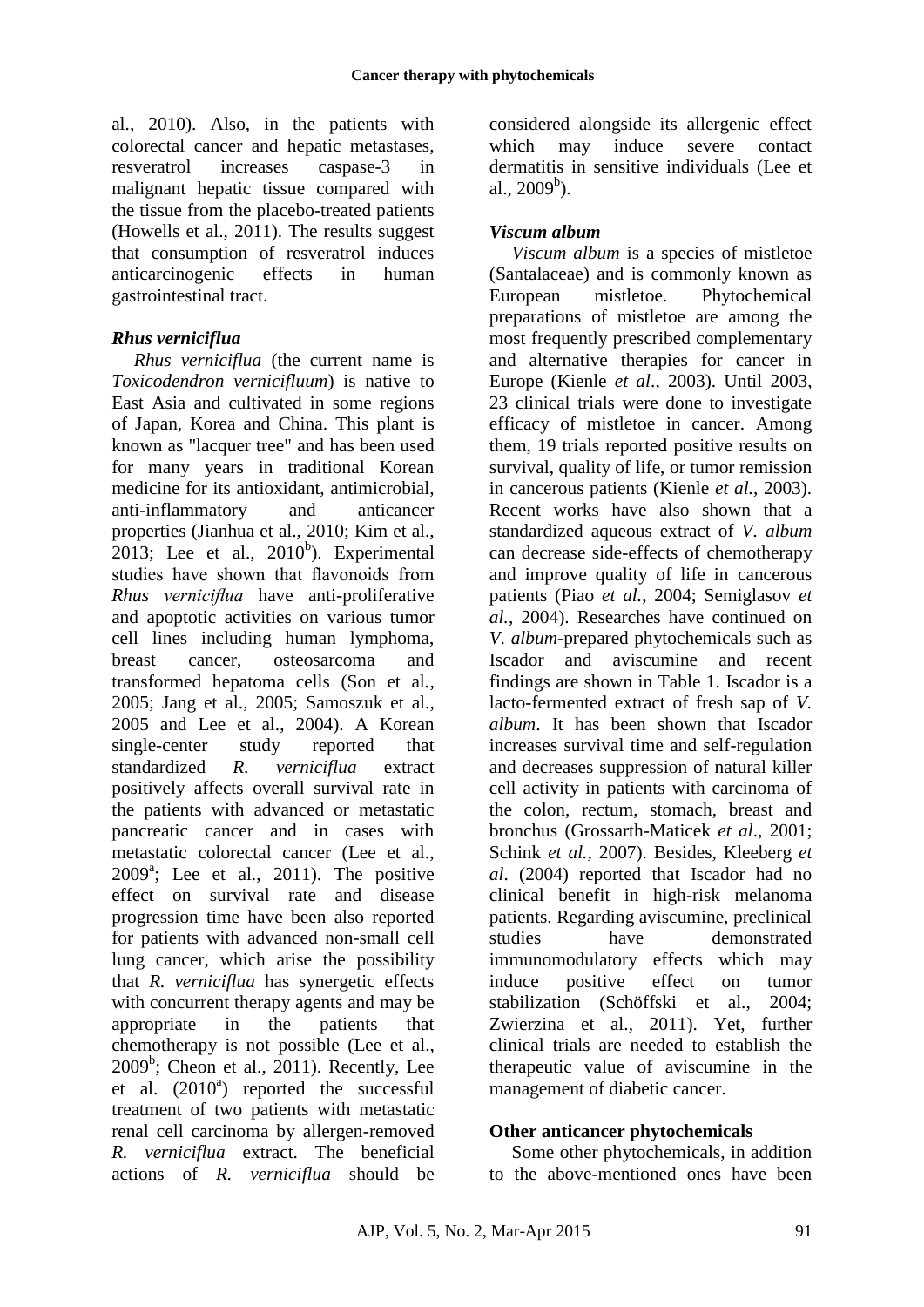found to have beneficial effects on cancerous patients: *Aloe arborescens* (Lissoni et al., 2009), combretastatins (Stevenson et al., 2003), *Ganoderma lucidum* (Gao et al., 2003), *Nigella sativa* (Hagag et al., 2013), *Panax quinquefolius* (Barton et al., 2010), *Scutellaria barbata* (Perez et al., 2010) and tetrahydrocannabinol (Guzman et al., 2006). However, for each one, only one or two clinical studies from independent authors could be found for support the anticancer effects. Therefore, more clinical works are necessary to confirm their therapeutic values for the cancer management.

### **Conclusion**

Since cancer is commonly fatal and increasing in the world, there is an urgent need for finding new remedies. Medicinal plants have been always an important source for the discovery of new therapeutics for human diseases. Therefore, this source may be a good candidate for the development of novel anticancer agents. Among the hundreds of plants that have been studied for cancer, only a small number of them pass *in vitro* experiments and animal studies and are under clinical trials. Based our literature search, *Allium sativum*, camptothecin, curcumin, green tea, *Panax ginseng*, resveratrol, *Rhus verniciflua* and *Viscum album* had satisfactory instances of clinical evidence for supporting their anticancer effects. Therefore, it seems that they can be used as a complementary therapeutics along with current chemotherapy drugs against various types of cancer. Although a number of other phytochemicals could be also added to this list, it is better to remain until more clinical trials support their anticancer effect. An overall weakness of cancer phytotherapy is that in most of related studies there are methodological flaws including lack of control or placebo group, small sample sizes and short duration of trial. Therefore, for many of phytochemicals, it is too early to draw

conclusion for their anticancer actions. Moreover, much remains to be learned about pharmacokinetics, drug interactions, ideal dosages, long-term safety and adverse effects of phytochemicals proposed for cancer treatment. On the other hand, fortunately molecular mechanisms responsible for anticancer effect of several medicinal plants have been revealed by *in vitro* studies. These mechanisms include antioxidation, carcinogen inactivation, antiproliferation, cell cycle arrest, induction of apoptosis, and inhibition of angiogenesis or a combination of these mechanisms (Chahar et al., 2011).

It is believed that herbal preparations containing multiple phytochemicals may have greater effects than the same phytochemical taken separately. Based on this belief, combinations of the anticancer phytochemicals may have more effect and yield more potent therapeutic agents for cancer. The initial results are encouraging (de la Taille et al., 1999; Zhuang et al., 2009) and upcoming clinical trials on this topic are particularly warranted.

## **Conflict of interest**

The authors declare that there is no conflict of interests regarding the publication of this paper.

#### **Acknowledgment**

Salary support was provided by Mashhad University of Medical Sciences.

# **References**

- Aggrawal B, Bhardwaj A, Aggrawal R, Seeram NP, Hishodia S, Takada Y. 2004. Role of resveratrol in prevention and therapy of cancer: preclinical and clinical studies. Anticancer Res, 24: 2783-2840.
- Alinejad B, Ghorbani A, Sadeghnia HR. 2013. Effects of combinations of curcumin, linalool, rutin, safranal, and thymoquinone on glucose/serum deprivation-induced cell death. Avicenna J Phytomed, 3: 321-328.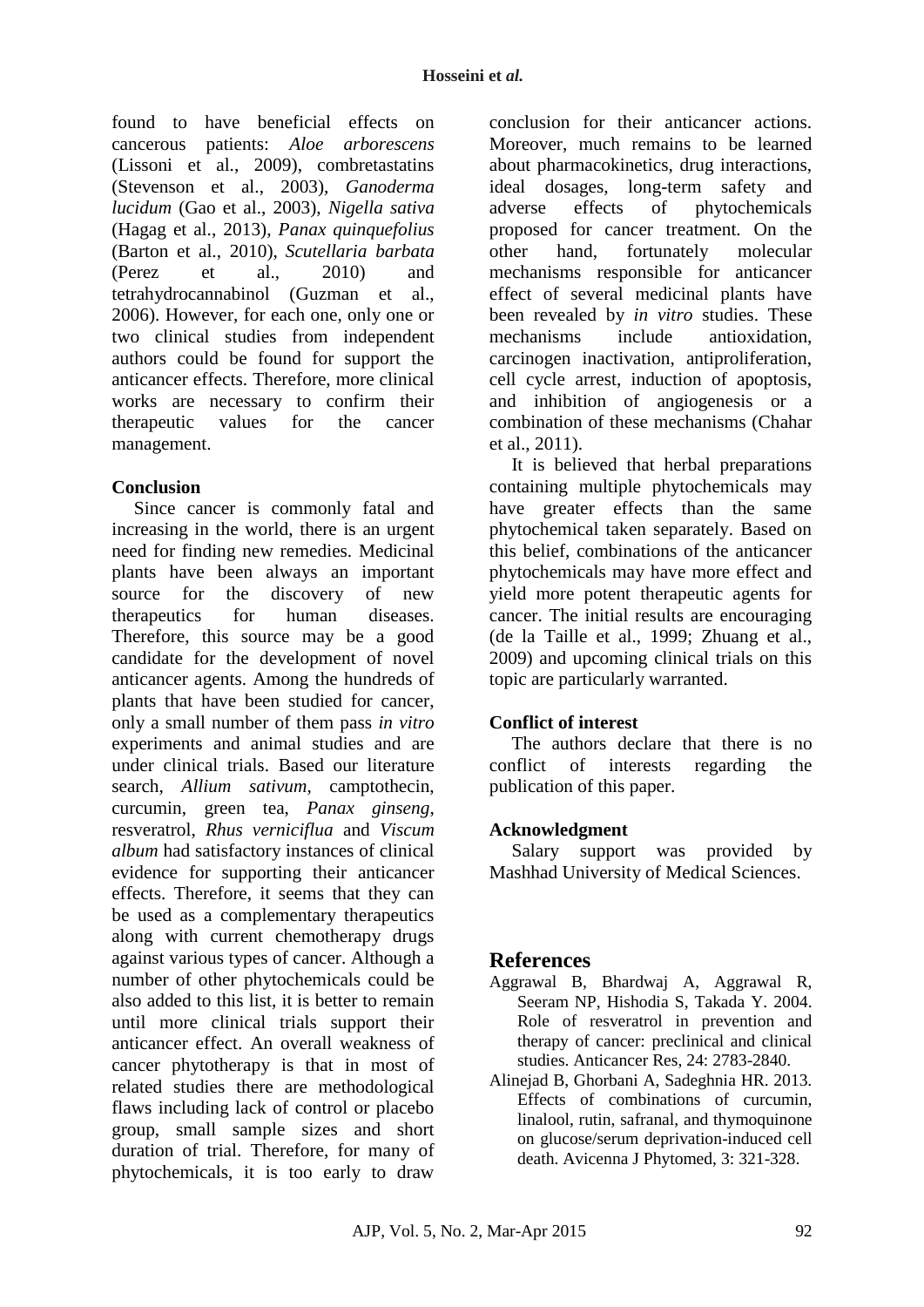- Anastas JN, Moon RT. 2013. WNT signalling pathways as therapeutic targets in cancer. Nature Reviews Cancer, 13: 11-26.
- Athar M, Back JH, Tang X, Kim KH, Kopelovich L, Bickers DR, Kim AL. 2007. Resveratrol: a review of preclinical studies for human cancer prevention. Toxicol Appl Pharmacol, 224: 274- 283.
- Bao PP, Lu W, Cui Y, Zheng Y, Gu K, Chen Z, Zheng W, Shu XO. 2012. Ginseng and Ganoderma lucidum use after breast cancer diagnosis and quality of life: a report from the shanghai breast cancer survival study. PLoS ONE, 7: e39343.
- Barton DL, Soori GS, Bauer BA, Sloan JA, Johnson PA. 2010. Pilot study of Panax quinquefolius (American ginseng) to improve cancer-related fatigue: a randomized, double-blind, dose-finding evaluation: NCCTG trial N03CA. Support Care Cancer, 18: 179-187.
- Bettuzzi S, Brausi M, Rizzi Federica, Castagnetti G, Peracchia G, Corti A. 2006. Chemoprevention of human prostate cancer by oral administration of green tea catechins in volunteers with high-grade prostate intraepithelial neoplasia: a preliminary report from a one-year proofof-principle study. Cancer Res, 66: 1234- 1240.
- Biswal BM, Sulaiman SA, Ismail HC, Zakaria H, Musa KI. 2013. Effect of *Withania somnifera* (Ashwagandha) on the development of chemotherapy-induced fatigue and quality of life in breast cancer patients. Integr Cancer Ther, 12: 312-22.
- Chacko SM, Thambi PT, Kuttan R, Nishigaki I. 2010. Beneficial effects of green tea: A literature review. Chin Med, 5: 13.
- Chahar MK, Sharma N, Dobhal MP, Joshi YC. Flavonoids: a versatile source of anticancer drugs. Pharmacogn Rev 2011; 5: 1-12.
- Chen HW, Huang HC. 1998. Effect of Curcumin on cell cycle progression and apoptosis in smooth muscle cells. Br J Pharmacol, 124: 1029-1040.
- Cheng AL, Hsu CH, Lin JK, Hsu MM, Ho YF, Shen TS, Ko JY, Lin JT, Lin BR, Ming-Shiang W, Yu HS, Jee SH, Chen GS, Chen TM, Chen CA, Lai MK, Pu YS, Pan MH, Wang YJ, Tsai CC, Hsieh CY. 2001. Phase I clinical trial of curcumin, a chemopreventive agent, in patients with

high-risk or pre-malignant lesions. Anticancer Res, 21: 2895-2900.

- Cheon SH, Kim KS, Kim S, Jung HS, Choi WC, Eo WK. 2011. Efficacy and safety of Rhus verniciflua stokes extracts in patients with previously treated advanced nonsmall cell lung cancer. Forschende Komplementarmedizin, 18: 77-83.
- [Choan E,](http://www.ncbi.nlm.nih.gov/pubmed?term=Choan%20E%5BAuthor%5D&cauthor=true&cauthor_uid=15869995) [Segal R,](http://www.ncbi.nlm.nih.gov/pubmed?term=Segal%20R%5BAuthor%5D&cauthor=true&cauthor_uid=15869995) [Jonker D,](http://www.ncbi.nlm.nih.gov/pubmed?term=Jonker%20D%5BAuthor%5D&cauthor=true&cauthor_uid=15869995) [Malone S,](http://www.ncbi.nlm.nih.gov/pubmed?term=Malone%20S%5BAuthor%5D&cauthor=true&cauthor_uid=15869995) [Reaume N,](http://www.ncbi.nlm.nih.gov/pubmed?term=Reaume%20N%5BAuthor%5D&cauthor=true&cauthor_uid=15869995) [Eapen L,](http://www.ncbi.nlm.nih.gov/pubmed?term=Eapen%20L%5BAuthor%5D&cauthor=true&cauthor_uid=15869995) [Gallant V.](http://www.ncbi.nlm.nih.gov/pubmed?term=Gallant%20V%5BAuthor%5D&cauthor=true&cauthor_uid=15869995) 2005. A prospective clinical trial of green tea for hormone refractory prostate cancer: an evaluation of the complementary/alternative therapy approach. Urol Oncol, 23: 108-113.
- [Coca S,](http://www.ncbi.nlm.nih.gov/pubmed?term=Coca%20S%5BAuthor%5D&cauthor=true&cauthor_uid=9191519) [Perez-Piqueras J,](http://www.ncbi.nlm.nih.gov/pubmed?term=Perez-Piqueras%20J%5BAuthor%5D&cauthor=true&cauthor_uid=9191519) [Martinez D,](http://www.ncbi.nlm.nih.gov/pubmed?term=Martinez%20D%5BAuthor%5D&cauthor=true&cauthor_uid=9191519) [Colmenarejo A,](http://www.ncbi.nlm.nih.gov/pubmed?term=Colmenarejo%20A%5BAuthor%5D&cauthor=true&cauthor_uid=9191519) [Saez MA,](http://www.ncbi.nlm.nih.gov/pubmed?term=Saez%20MA%5BAuthor%5D&cauthor=true&cauthor_uid=9191519) [Vallejo C,](http://www.ncbi.nlm.nih.gov/pubmed?term=Vallejo%20C%5BAuthor%5D&cauthor=true&cauthor_uid=9191519) [Martos JA,](http://www.ncbi.nlm.nih.gov/pubmed?term=Martos%20JA%5BAuthor%5D&cauthor=true&cauthor_uid=9191519) [Moreno M.](http://www.ncbi.nlm.nih.gov/pubmed?term=Moreno%20M%5BAuthor%5D&cauthor=true&cauthor_uid=9191519) 1997. The prognostic significance of intratumoral natural killer cells in patients with colorectal carcinoma. Cancer, 79: 2320-8.
- Cui Y, Shu XO, Gao YT, Cai H, Tao MH, Zheng W. 2006. Association of Ginseng use with survival and quality of life among breast cancer patients. Am J Epidemiol, 163: 645-653.
- De la Taille A, Hayek OR, Buttyan R, Bagiella E, Burchardt M, Katz AE. 1999. Effects of a phytotherapeutic agent, PC-SPES, on prostate cancer: a preliminary investigation on human cell lines and patients. BJU Int, 84: 845-850.
- Dhillon N, Aggarwal BB, Newman RA, Wolff RA, Kunnumakkara AB, Abbruzzese JL. 2008. Phase II trial of curcumin in patients with advanced pancreatic cancer. Clin Cancer Res, 14: 4491-4499.
- [Dropcho EJ.](http://www.ncbi.nlm.nih.gov/pubmed?term=Dropcho%20EJ%5BAuthor%5D&cauthor=true&cauthor_uid=22810790) 2011. The neurologic side effects of chemotherapeutic agents. Continuum (Minneap Minn) 17: 95-112.
- Fleischauer AT, Poole Ch, Arab L. 2000. Garlic consumption and cancer prevention: meta-analyses of colorectal and stomach cancers. Am J Clin Nutr, 72:1047-1052.
- [Gao YT,](http://www.ncbi.nlm.nih.gov/pubmed?term=Gao%20YT%5BAuthor%5D&cauthor=true&cauthor_uid=8182766) [McLaughlin JK,](http://www.ncbi.nlm.nih.gov/pubmed?term=McLaughlin%20JK%5BAuthor%5D&cauthor=true&cauthor_uid=8182766) [Blot WJ,](http://www.ncbi.nlm.nih.gov/pubmed?term=Blot%20WJ%5BAuthor%5D&cauthor=true&cauthor_uid=8182766) [Ji BT,](http://www.ncbi.nlm.nih.gov/pubmed?term=Ji%20BT%5BAuthor%5D&cauthor=true&cauthor_uid=8182766) [Dai](http://www.ncbi.nlm.nih.gov/pubmed?term=Dai%20Q%5BAuthor%5D&cauthor=true&cauthor_uid=8182766)  [Q,](http://www.ncbi.nlm.nih.gov/pubmed?term=Dai%20Q%5BAuthor%5D&cauthor=true&cauthor_uid=8182766) [Fraumeni JF Jr.](http://www.ncbi.nlm.nih.gov/pubmed?term=Fraumeni%20JF%20Jr%5BAuthor%5D&cauthor=true&cauthor_uid=8182766) 1994. Reduced risk of esophageal cancer associated with green tea consumption. [J Natl Cancer Int,](http://www.ncbi.nlm.nih.gov/pubmed/8182766) 86: 855-858.
- Gao Y, Zhou S, Jiang W, Huang M, Dai X. 2003. Effects of ganopoly (a Ganoderma lucidum polysaccharide extract) on the immune functions in advanced-stage cancer patients. Immunol Invest, 32:201- 15.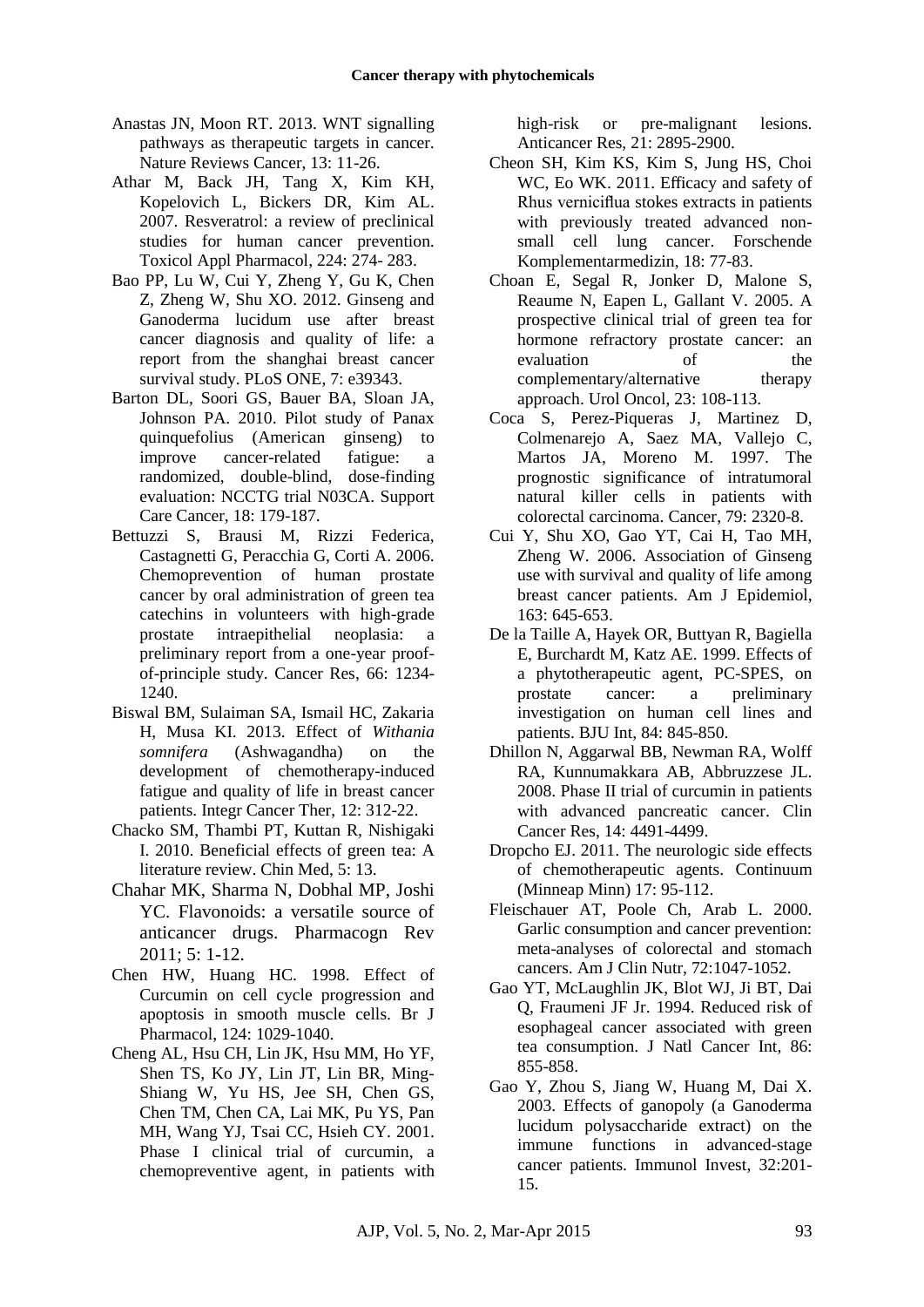- Ghorbani A, Asadpour E, Sadeghnia HR. 2014. Mechanism of protective effect of lettuce against glucose/serum deprivationinduced neurotoxicity. Nutr Neurosci, in press.
- Ghorbani A.  $2013^b$ . Best herbs for managing diabetes: A review of clinical studies. Braz J Pharm Sci, 49: 413-422.
- Ghorbani A. Phytotherapy for diabetic dyslipidemia: evidence from clinical trials. Clin Lipidol, 2013<sup>a</sup>; 8: 311-319.
- Grossarth-Maticek R, Kiene H, Baumgartner SM, Ziegler R. 2001. Use of Iscador, an extract of European mistletoe (*Viscum album*), in cancer treatment: prospective nonrandomized and randomized matchedpair studies nested within a cohort study. [Altern Ther Health Med,](http://www.ncbi.nlm.nih.gov/pubmed/?term=11347286) 7: 57-66.
- learned from clinical trials. [AAPS J,](http://link.springer.com/journal/12248) 5:<br>105.218 Gupta [SC,](http://link.springer.com/search?facet-author=%22Subash+C.+Gupta%22) Patchva [S,](http://link.springer.com/search?facet-author=%22Sridevi+Patchva%22) Aggarwal BB. 2013. Therapeutic roles of curcumin: lessons 195-218.
- **Q1** tetrahydrocannabinol in patients with Guzma´n M, Duarte MJ, Bla´zquez C, J Ravina, MC Rosa, Galve-Roperh I, Sa´nchez C, Velasco G, Gonza´lez-Feria L. 2006. A pilot clinical study of 9 recurrent glioblastoma multiformeBr J Cancer, 95: 197-203.
- Hagag AA, Abd Elaal AM, Elsheik A, Elzamarany AE. 2013. Protective effect of *Nigella Sativa* oil against methotrexate induced hepatotoxicity in children with acute lymphoblastic leukemia. J Leuk, 1: 123.
- Hajzadeh MR, Tavakkol-Afshari J, Ghorbani A, Shakeri MT. 2006. The effects of aqueous extract of garlic (Allium sativum L.) on laryngeal cancer cells (Hep-2) and L929 cells in vitro. J Med Plants, 5: 41-48.
- Howells LM, Berry DP, Elliott PJ, Jacobson EW, Hoffmann E, Hegarty B, Brown K, Steward WP, Gescher AJ. 2011. Phase I randomized, double-blind pilot study of micronized resveratrol (SRT501) in patients with hepatic metastases--safety, pharmacokinetics, and pharmacodynamics. Cancer Prev Res, 4: 1419-1425.
- Ishikawa H, Saeki T, Otani T, Suzuki T, Shimozuma K, Nishino H, Fukuda S, Morimoto K. 2006. Aged garlic extract prevents a decline of NK cell number and activity in patients with advanced cancer. J Nutr, 136: 816S–820S.
- Jang HS, Kook SH, Son YO. 2005. Flavonoids purified from Rhus verniciflua stokes actively inhibit cell growth and induce apoptosis in human osteosarcoma cells. Biochimica Biophysica Acta, 1726: 309- 316.
- [Jatoi A,](http://www.ncbi.nlm.nih.gov/pubmed?term=Jatoi%20A%5BAuthor%5D&cauthor=true&cauthor_uid=12627508) [Ellison N,](http://www.ncbi.nlm.nih.gov/pubmed?term=Ellison%20N%5BAuthor%5D&cauthor=true&cauthor_uid=12627508) [Burch PA,](http://www.ncbi.nlm.nih.gov/pubmed?term=Burch%20PA%5BAuthor%5D&cauthor=true&cauthor_uid=12627508) [Sloan JA,](http://www.ncbi.nlm.nih.gov/pubmed?term=Sloan%20JA%5BAuthor%5D&cauthor=true&cauthor_uid=12627508) [Dakhil SR,](http://www.ncbi.nlm.nih.gov/pubmed?term=Dakhil%20SR%5BAuthor%5D&cauthor=true&cauthor_uid=12627508) [Novotny P,](http://www.ncbi.nlm.nih.gov/pubmed?term=Novotny%20P%5BAuthor%5D&cauthor=true&cauthor_uid=12627508) [Tan W,](http://www.ncbi.nlm.nih.gov/pubmed?term=Tan%20W%5BAuthor%5D&cauthor=true&cauthor_uid=12627508) [Fitch TR,](http://www.ncbi.nlm.nih.gov/pubmed?term=Fitch%20TR%5BAuthor%5D&cauthor=true&cauthor_uid=12627508) [Rowland KM,](http://www.ncbi.nlm.nih.gov/pubmed?term=Rowland%20KM%5BAuthor%5D&cauthor=true&cauthor_uid=12627508) [Young CY,](http://www.ncbi.nlm.nih.gov/pubmed?term=Young%20CY%5BAuthor%5D&cauthor=true&cauthor_uid=12627508) [Flynn PJ.](http://www.ncbi.nlm.nih.gov/pubmed?term=Flynn%20PJ%5BAuthor%5D&cauthor=true&cauthor_uid=12627508) 2003. A phase II trial of green tea in the treatment of patients with androgen independent metastatic prostate carcinoma. [Cancer,](http://www.ncbi.nlm.nih.gov/pubmed/12627508) 97:1442-1446.
- [Ji BT,](http://www.ncbi.nlm.nih.gov/pubmed?term=Ji%20BT%5BAuthor%5D&cauthor=true&cauthor_uid=9033623) [Chow WH,](http://www.ncbi.nlm.nih.gov/pubmed?term=Chow%20WH%5BAuthor%5D&cauthor=true&cauthor_uid=9033623) [Hsing AW,](http://www.ncbi.nlm.nih.gov/pubmed?term=Hsing%20AW%5BAuthor%5D&cauthor=true&cauthor_uid=9033623) [McLaughlin JK,](http://www.ncbi.nlm.nih.gov/pubmed?term=McLaughlin%20JK%5BAuthor%5D&cauthor=true&cauthor_uid=9033623) [Dai Q,](http://www.ncbi.nlm.nih.gov/pubmed?term=Dai%20Q%5BAuthor%5D&cauthor=true&cauthor_uid=9033623) [Gao YT,](http://www.ncbi.nlm.nih.gov/pubmed?term=Gao%20YT%5BAuthor%5D&cauthor=true&cauthor_uid=9033623) [Blot WJ,](http://www.ncbi.nlm.nih.gov/pubmed?term=Blot%20WJ%5BAuthor%5D&cauthor=true&cauthor_uid=9033623) [Fraumeni JF Jr.](http://www.ncbi.nlm.nih.gov/pubmed?term=Fraumeni%20JF%20Jr%5BAuthor%5D&cauthor=true&cauthor_uid=9033623) 1997. Green tea consumption and the risk of pancreatic and colorectal cancers. [Int J](http://www.ncbi.nlm.nih.gov/pubmed/9033623)  [Cancer,](http://www.ncbi.nlm.nih.gov/pubmed/9033623) 27: 255-258.
- [Jian L,](http://www.ncbi.nlm.nih.gov/pubmed?term=Jian%20L%5BAuthor%5D&cauthor=true&cauthor_uid=14618627) [Xie LP,](http://www.ncbi.nlm.nih.gov/pubmed?term=Xie%20LP%5BAuthor%5D&cauthor=true&cauthor_uid=14618627) [Lee AH,](http://www.ncbi.nlm.nih.gov/pubmed?term=Lee%20AH%5BAuthor%5D&cauthor=true&cauthor_uid=14618627) [Binns CW.](http://www.ncbi.nlm.nih.gov/pubmed?term=Binns%20CW%5BAuthor%5D&cauthor=true&cauthor_uid=14618627) 2004.Protective effect of green tea against prostate cancer: a case-control study in southeast China. [Int Journal Cancer,](http://www.ncbi.nlm.nih.gov/pubmed/14618627) 108: 130-135.
- Jianhua S, Kwon YS, Yu CY, Kim M, Kim T, Kim JS, Chun WJ. 2010. Rhus verniciflua stokes flavonoid extracts have antioxidant, anti-microbial and α-glucosidase inhibitory effect. Food Chem, 120: 539- 543.
- Kienle GS Berrino F, Bussing A, Portalupi E, Rosenzweig S, Kiene H. 2003. A systematic review on controlled clinical trials. Eur J Med Res, 8: 109-119.
- Kim JH, Park CY. 2006. Effects of Sun Ginseng on subjective quality of life in cancer patients: a double-blind, placebocontrolled pilot trial. J Clin Pharm Ther, 31, 331-334.
- [Kim KH,](http://www.ncbi.nlm.nih.gov/pubmed?term=Kim%20KH%5BAuthor%5D&cauthor=true&cauthor_uid=23752101) [Moon E,](http://www.ncbi.nlm.nih.gov/pubmed?term=Moon%20E%5BAuthor%5D&cauthor=true&cauthor_uid=23752101) [Choi SU,](http://www.ncbi.nlm.nih.gov/pubmed?term=Choi%20SU%5BAuthor%5D&cauthor=true&cauthor_uid=23752101) [Kim SY,](http://www.ncbi.nlm.nih.gov/pubmed?term=Kim%20SY%5BAuthor%5D&cauthor=true&cauthor_uid=23752101) [Lee KR.](http://www.ncbi.nlm.nih.gov/pubmed?term=Lee%20KR%5BAuthor%5D&cauthor=true&cauthor_uid=23752101) 2013. Polyphenols from the bark of Rhus verniciflua and their biological evaluation on antitumor and anti-inflammatory activities. Phytochemistry, 92: 113-121.
- Kleeberg UR, Suciu S, Bröcker EB, Ruiter DJ, Chartier C, Liénard D, Marsden J, Schadendorf D, Eggermont AM; EORTC Melanoma Group in cooperation with the German Cancer Society (DKG). 2004. Final results of the EORTC 18871/DKG 80-1 randomised phase III trial. rIFNalpha2b versus rIFN-gamma versus ISCADOR M versus observation after surgery in melanoma patients with either high-risk primary (thickness >3 mm) or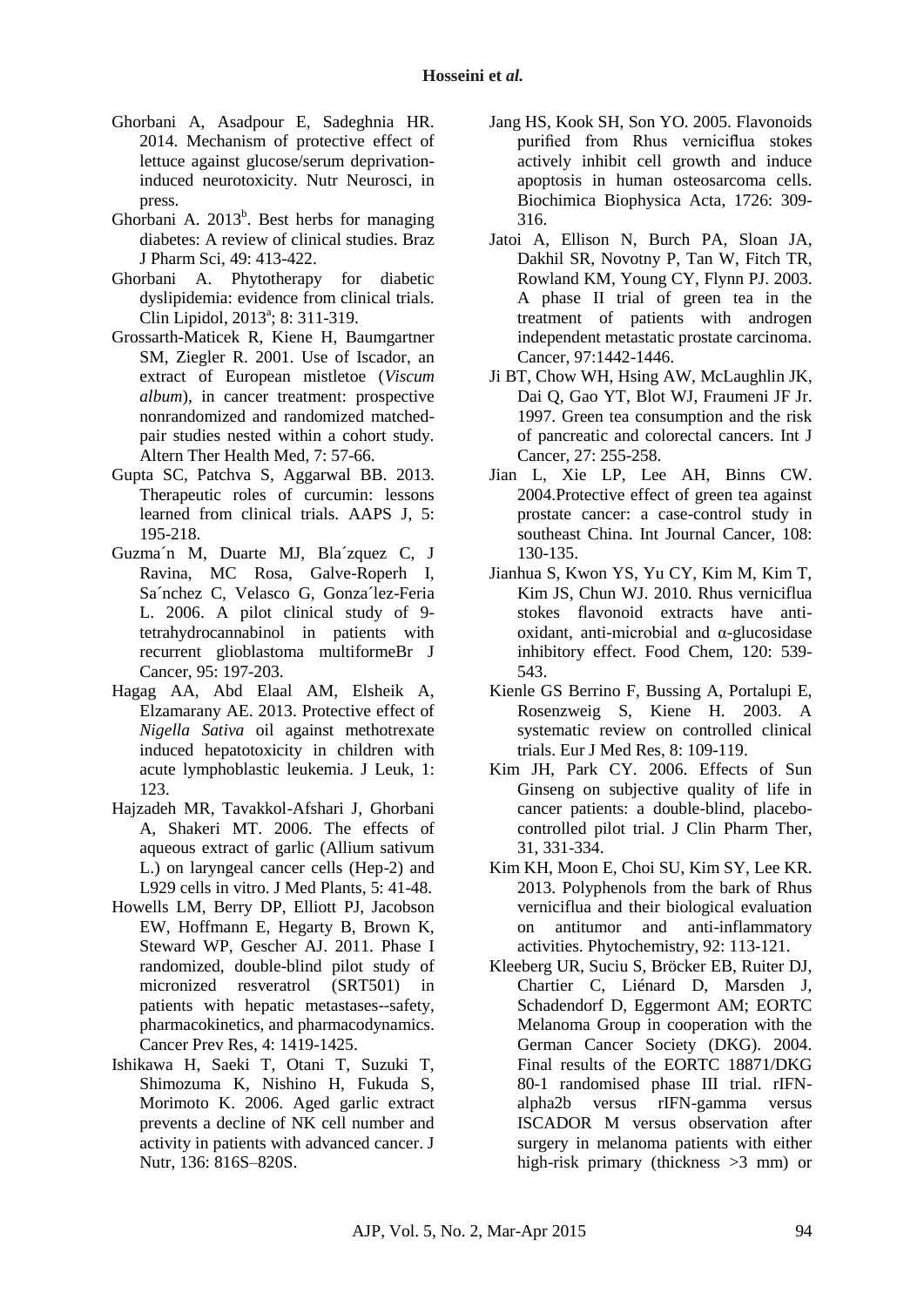regional lymph node metastasis. Eur J Cancer, 40: 390-402.

- Lee JC, Lee KY, Kim J. 2004. Extract from Rhus verniciflua stokes is capable of inhibiting the growth of human lymphoma cells. Food Chem Toxicol, 42: 1383–1388.
- [Lee S,](http://www.ncbi.nlm.nih.gov/pubmed?term=Lee%20S%5BAuthor%5D&cauthor=true&cauthor_uid=22179506) [Kim K,](http://www.ncbi.nlm.nih.gov/pubmed?term=Kim%20K%5BAuthor%5D&cauthor=true&cauthor_uid=22179506) [Jung H,](http://www.ncbi.nlm.nih.gov/pubmed?term=Jung%20H%5BAuthor%5D&cauthor=true&cauthor_uid=22179506) [Lee S,](http://www.ncbi.nlm.nih.gov/pubmed?term=Lee%20S%5BAuthor%5D&cauthor=true&cauthor_uid=22179506) [Cheon S,](http://www.ncbi.nlm.nih.gov/pubmed?term=Cheon%20S%5BAuthor%5D&cauthor=true&cauthor_uid=22179506) [Kim](http://www.ncbi.nlm.nih.gov/pubmed?term=Kim%20S%5BAuthor%5D&cauthor=true&cauthor_uid=22179506)  [S,](http://www.ncbi.nlm.nih.gov/pubmed?term=Kim%20S%5BAuthor%5D&cauthor=true&cauthor_uid=22179506) [Eo W,](http://www.ncbi.nlm.nih.gov/pubmed?term=Eo%20W%5BAuthor%5D&cauthor=true&cauthor_uid=22179506) [Choi W.](http://www.ncbi.nlm.nih.gov/pubmed?term=Choi%20W%5BAuthor%5D&cauthor=true&cauthor_uid=22179506) 2011. Efficacy and safety of standardized allergen-removed Rhus verniciflua Stokes extract in patients with advanced or metastatic pancreatic cancer: a Korean single-center experience. [Oncol,](http://www.ncbi.nlm.nih.gov/pubmed/22179506) 81: 312-318.
- [Lee SH,](http://www.ncbi.nlm.nih.gov/pubmed?term=Lee%20SH%5BAuthor%5D&cauthor=true&cauthor_uid=20423218) [Choi WC,](http://www.ncbi.nlm.nih.gov/pubmed?term=Choi%20WC%5BAuthor%5D&cauthor=true&cauthor_uid=20423218) [Kim KS,](http://www.ncbi.nlm.nih.gov/pubmed?term=Kim%20KS%5BAuthor%5D&cauthor=true&cauthor_uid=20423218) [Park JW,](http://www.ncbi.nlm.nih.gov/pubmed?term=Park%20JW%5BAuthor%5D&cauthor=true&cauthor_uid=20423218) [Lee SH,](http://www.ncbi.nlm.nih.gov/pubmed?term=Lee%20SH%5BAuthor%5D&cauthor=true&cauthor_uid=20423218) [Yoon SW.](http://www.ncbi.nlm.nih.gov/pubmed?term=Yoon%20SW%5BAuthor%5D&cauthor=true&cauthor_uid=20423218) 2010<sup>b</sup>. Shrinkage of gastric cancer in an elderly patient who received Rhus verniciflua stokes extract. [J Altern](http://www.ncbi.nlm.nih.gov/pubmed/20423218)  [Complement Med,](http://www.ncbi.nlm.nih.gov/pubmed/20423218) 16: 497-500.
- Lee SH, Choi WC, Yoon SW. 2009<sup>a</sup>. Impact of standardized Rhus verniciflua stokes extract as complementary therapy on metastatic colorectal cancer: a Korean single-center experience. Integr Cancer Ther, 8: 148–152.
- Lee SH, Kim KS, Choi WC, Yoon SW. 2009<sup>b</sup>. The concurrent use of Rhus verniciflua stokes as complementary therapy with second or more line regimen on advanced non-small-cell lung cancer: case series. The Journal of Korean Oriental Medicine 30:112-117.
- Lee [SK, J](http://annonc.oxfordjournals.org/search?author1=S.+K.+Lee&sortspec=date&submit=Submit)ung [HS, E](http://annonc.oxfordjournals.org/search?author1=H.+S.+Jung&sortspec=date&submit=Submit)o [WK, L](http://annonc.oxfordjournals.org/search?author1=W.+K.+Eo&sortspec=date&submit=Submit)ee [SY, K](http://annonc.oxfordjournals.org/search?author1=S.+Y.+Lee&sortspec=date&submit=Submit)im [SH,](http://annonc.oxfordjournals.org/search?author1=S.+H.+Kim&sortspec=date&submit=Submit)  Shim BS. 2010<sup>a</sup>. Rhus verniciflua stokes extract as a potential option for treatment of metastatic renal cell carcinoma: report of two cases. Ann Oncol, 21:1383-1385.
- Li QY, Zu YG, Shi RZ, Yao LP. 2006. Review camptothecin: current perspectives. [Curr](http://www.ncbi.nlm.nih.gov/pubmed/16842195)  [Med Chem,](http://www.ncbi.nlm.nih.gov/pubmed/16842195) 13: 2021-2039.
- Lissoni P, Rovelli F, Brivio F, Zago R, Colciago M, Messina G, Mora A, Porro G. 2009. A randomized Study of chemotherapy versus biochemotherapy with chemotherapy plus Aloe arborescens in patients with metastatic cancer. In Vivo, 23: 171-176
- Monsuez J, Charniot JC, Vignat N, Artigou JY. 2010. Cardiac side-effects of cancer chemotherapy. Inter J Cardiol, 144: 3–15.
- Mortazavian SM, Ghorbani A, Hesari TG. 2012. Effect of hydro-alcoholic extract of *Viola tricolor* and its fractions on proliferation of uterine cervix carcinoma cells. Iran J Obst Gyncol Infertil, 15: 9-16.
- Mortazavian SM, Ghorbani A. 2012. Antiproliferative effect of *viola tricolor* on neuroblastoma cells in vitro. Aust J Herb Med, 24: 93-96.
- [Natelson EA,](http://www.ncbi.nlm.nih.gov/pubmed?term=Natelson%20EA%5BAuthor%5D&cauthor=true&cauthor_uid=8993516) [Giovanella BC,](http://www.ncbi.nlm.nih.gov/pubmed?term=Giovanella%20BC%5BAuthor%5D&cauthor=true&cauthor_uid=8993516) [Verschraegen](http://www.ncbi.nlm.nih.gov/pubmed?term=Verschraegen%20CF%5BAuthor%5D&cauthor=true&cauthor_uid=8993516)  [CF,](http://www.ncbi.nlm.nih.gov/pubmed?term=Verschraegen%20CF%5BAuthor%5D&cauthor=true&cauthor_uid=8993516) [Fehir KM,](http://www.ncbi.nlm.nih.gov/pubmed?term=Fehir%20KM%5BAuthor%5D&cauthor=true&cauthor_uid=8993516) [De Ipolyi PD,](http://www.ncbi.nlm.nih.gov/pubmed?term=De%20Ipolyi%20PD%5BAuthor%5D&cauthor=true&cauthor_uid=8993516) [Harris N,](http://www.ncbi.nlm.nih.gov/pubmed?term=Harris%20N%5BAuthor%5D&cauthor=true&cauthor_uid=8993516) [Stehlin JS.](http://www.ncbi.nlm.nih.gov/pubmed?term=Stehlin%20JS%5BAuthor%5D&cauthor=true&cauthor_uid=8993516) 1996. Phase I clinical and pharmacological studies of 20-(S) camptothecin and 20-(S)-9 nitrocamptothecin as anticancer agents. Ann N Y Acad Sci, 803: 224-230.
- Nguyen AV, Martinez M, Stamos MJ, Moyer MP, Planutis K, Hope C, Holcombe RF. 2009. Results of a phase I pilot clinical trial examining the effect of plant-derived resveratrol and grape powder on Wnt pathway target gene expression in colonic mucosa and colon cancer. Cancer Manag Res, 1: 25-37.
- Noorafshan A, Ashkani-Esfahani S. 2013. A review of therapeutic effects of curcumin. [Curr Pharm Des,](http://www.ingentaconnect.com/content/ben/cpd) 19: 2032-2046.
- Nussbaumer S, Bonnabry P, Veuthey JL, Sandrine F. 2011. Analysis of anticancer drugs: A review. Talanta, 85: 2265-2289.
- Patel KR, Brown A, Jones DJL, Britton RG, Hemingway D, Miller AS, West KP, Booth TD, Perloff M, Crowell JA, Brenner DE, Steward WP, Gescher AJ, Brown K. 2010. Clinical pharmacology of Resveratrol and its metabolites in colorectal cancer patients. Cancer Res, 70: 7392-7399.
- Perez AT, Arun B, Tripathy D, Tagliaferri MA, Shaw HS, Kimmick GG, Cohen I, Shtivelman E, Caygill KA, Grady D, Schactman M, Shapiro CL. 2010. A phase 1B dose escalation trial of Scutellaria barbata (BZL101) for patients with metastatic breast cancer. Breast Cancer Res Treat, 120: 111-118.
- Piao BK, Wang X, Xie GR, Mansmann U, Mattes H, Beuth J, Lin HS. 2004. Impact of complementary mistletoe extract treatment on quality of life in breast, ovarian and non-small cell lung cancer patients. A prospective randomized controlled clinical trial. Anticancer Res, 24: 303-310.
- Sadeghnia HR, Ghorbani Hesari T, Mortazavian SM, Mousavi SH, Tayarani-Najaran Z, Ghorbani A. 2014. Viola tricolor induces apoptosis in cancer cells and exhibits antiangiogenic activity on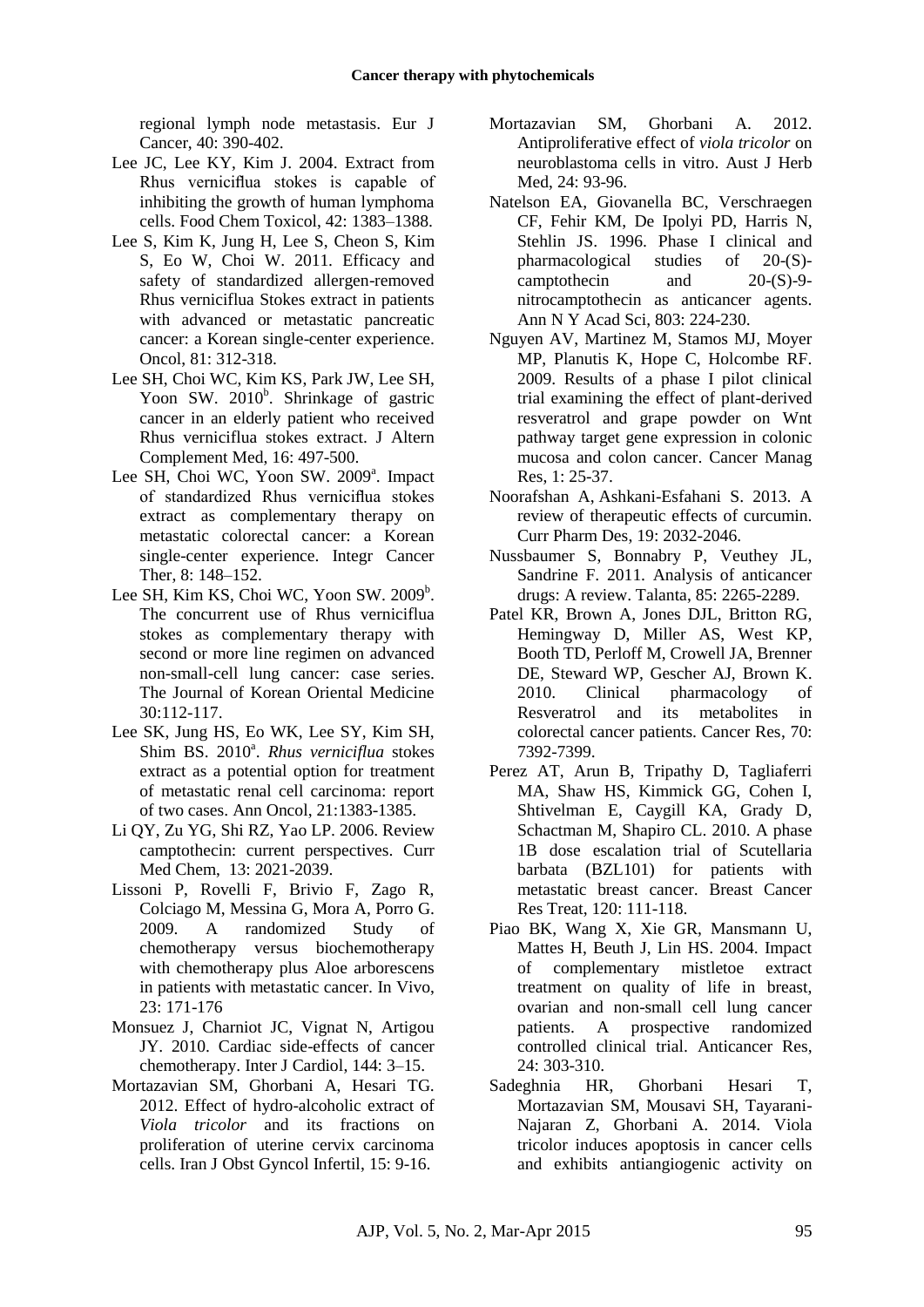chicken chorioallantoic membrane. BioMed Res Int, 2014: 625792.

- Saklani A, Kutty SK. 2008. Plant-derived compounds in clinical trials. Drug Discov Today, 13: 161-171.
- Samoszuk M, Tan J, Chorn G. 2005.The chalcone butein from Rhus verniciflua stokes inhibits clonogenic growth of human breast cancer cells co-cultured with fibroblasts. BMC Complement Alter Med, 5: 5.
- Schink M, Tröger W, Dabidian A, Goyert A, Scheuerecker H, Meyer J, Fischer IU, Glaser F. 2007. Mistletoe extract reduces the surgical suppression of natural killer cell activity in cancer patients. A randomized phase III trial. Forsch Komplementärmed, 17: 9-17.
- Scho¨ffski P, Riggert S, Fumoleau P, Campone M, Bolte O, Marreaud S, Lacombe D, Baron B, Herold M, Zwierzina H, Wilhelm-Ogunbiyi K, Lentzen H, Twelves C. 2004. Phase I trial of intravenous aviscumine (rViscumin) in patients with solid tumors: a study of the European organization for research and treatment of cancer new drug development group. Ann Oncol, 15: 1816-1824.
- Semiglasov VF, Stepula VV, Dudov A, Lehmacher W, Mengs U. 2004. The standardised mistletoe extract PS76A2 improves QoL in patients with breast cancer receiving adjuvant CMF chemotherapy: a randomised, placebocontrolled, double-blind, multicentre clinical trial. Anticancer Res, 24: 1293- 1302.
- Shanafelt TD, Lee YK, Call TG, Nowakowski GS, Dingli D, Zent CS, Kay NE. 2006. Clinical effects of oral green tea extracts in four patients with low grade B-cell malignancies. Leuk Res, 30: 707-712.
- Sharma H, Parihar L, Parihar P. 2011. Review on cancer and anticancerous properties of some medicinal plants. J Med Plants Res, 5: 1818-1835.
- Sharma RA, Ireson CR, Verschoyle RD, Hill KA, Williams ML, Leuratti, Manson MM, Marnett LJ, Steward WP, Gescher A. 2001. Effects of dietary curcumin on glutation S-transferase and malondialdehyde-DNA adducts in rat liver and colon mucosa: relation with drug levels. Clin Cancer Res, 7: 1452-1458.
- Shimada Y, Yoshino M, [Wakui A,](http://www.ncbi.nlm.nih.gov/pubmed?term=Wakui%20A%5BAuthor%5D&cauthor=true&cauthor_uid=8487053) [Nakao I,](http://www.ncbi.nlm.nih.gov/pubmed?term=Nakao%20I%5BAuthor%5D&cauthor=true&cauthor_uid=8487053) [Futatsuki K,](http://www.ncbi.nlm.nih.gov/pubmed?term=Futatsuki%20K%5BAuthor%5D&cauthor=true&cauthor_uid=8487053) Sakata Y, Kambe M, [Taguchi](http://www.ncbi.nlm.nih.gov/pubmed?term=Taguchi%20T%5BAuthor%5D&cauthor=true&cauthor_uid=8487053)  [T,](http://www.ncbi.nlm.nih.gov/pubmed?term=Taguchi%20T%5BAuthor%5D&cauthor=true&cauthor_uid=8487053) [Ogawa N.](http://www.ncbi.nlm.nih.gov/pubmed?term=Ogawa%20N%5BAuthor%5D&cauthor=true&cauthor_uid=8487053)1993. Phase II study of CPT-11, a new camptothecin derivative, in metastatic colorectal cancer. CPT-11 gastrointestinal cancer study group. J Clin Oncol, 11: 909-913.
- Shu L, Cheung KL, Khor TO, Chen C, Kong AN. 2010. Phytochemicals: cancer chemoprevention and suppression of tumor onset and metastasis. Cancer Metastasis Rev, 29: 483- 502.
- Smoliga JM, Baur JA, Hausenblas H. 2011. Resveratrol and health – a comprehensive review of human clinical trials. Mol Nutr Food Res, 55: 1129-1141.
- Son YO, Lee KY, Lee JC. 2005. Selective antiproliferative and apoptotic e ff ects of flavonoids purified from Rhus verniciflua Stokes on normal versus transformed hepatic cell lines. Toxicol Lett, 155: 115- 125.
- Stevenson JP, Rosen M, Sun W, Gallagher M, Haller DG, Vaughn D, Giantonio B, Zimmer R, Petros WP, Stratford M, Chaplin D, Young SL, Schnall M, O'Dwyer PJ. 2003. Phase I trial of the antivascular agent combretastatin A4 phosphate on a 5-day schedule to patients with cancer: magnetic resonance imaging evidence for altered tumor blood flow. J Clin Oncol, 21: 4428-38.
- Su CK, Mehta V, Ravikumar L, Shah R, Pinto H, Halpern J, Koong A, Goffinet D, Le QT. 2004. Phase II double-blind randomized study comparing oral aloe vera versus placebo to prevent radiationrelated mucositis in patients with headand-neck neoplasms. Int J Radiat Oncol Biol Phys, 60: 171-7.
- Suh SO, Kroh M, Kim NR, Joh YG, Cho MY. 2002. Effects of red ginseng upon postoperative immunity and survival in patients with stage III gastric cancer. Am J Chin Med, 30: 483-494.
- Tan W, Lu J, Huang M, Li Y, Chen M, Wu G, Gong J, Zhong Z, Xu Z, Dang Y, Guo J, Chen X, Wang Y. 2011. Anti-cancer natural products isolated from chinese medicinal herbs. Chinese Medicine, 6: 27.
- Tanaka Sh, Haruma K, Yoshihara M, Kajiyama G, Kira K, Amagase H, Chayama K. 2006. Aged Garlic Extract Has Potential Suppressive Effect on